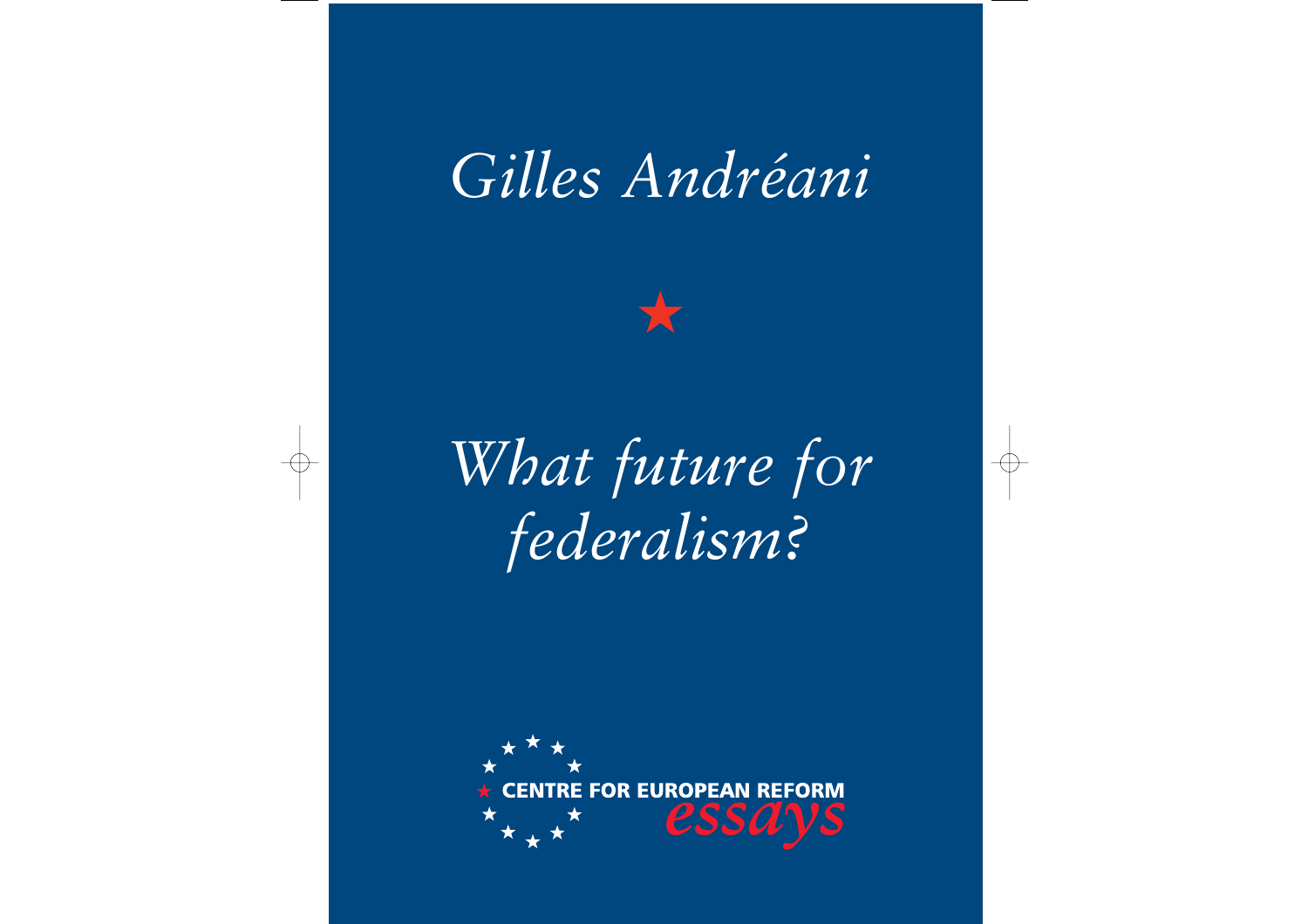

*The Centre for European Reform is a think-tank devoted to improving the quality of the debate on the European Union. It is a forum for people with ideas from Britain and across the contintent to discuss the many social, political and economic challenges facing Europe. It seeks to work with similar bodies in other European countries, North America and elsewhere in the world.*

*The CER is pro-European but not uncritical. It regards European integration as largely beneficial but recognises that in many respects the Union does not work well. The CER therefore aims to promote new ideas and policies for reforming the European Union.*

> ★ **Director:** CHARLES GRANT **ADVISORY BOARD**

|                                      | NICK BUTLER (CHAIR) Group Vice President for Policy Development, BP p.l.c.        |
|--------------------------------------|-----------------------------------------------------------------------------------|
|                                      | LORD DAHRENDORF  Former Warden of St Antony's College, Oxford & EU Commissioner   |
|                                      |                                                                                   |
|                                      |                                                                                   |
|                                      |                                                                                   |
|                                      |                                                                                   |
|                                      | FRANÇOIS HEISBOURG Director, Fondation pour la Recherche Stratégique, Paris       |
|                                      |                                                                                   |
|                                      | FIORELLA KOSTORIS PADOA SCHIOPPA President, Istituto di Studi e Analisi Economica |
|                                      |                                                                                   |
|                                      |                                                                                   |
|                                      | DOMINIQUE MOÏSI Deputy Director, Instituit Français des Relations Internationales |
|                                      |                                                                                   |
|                                      |                                                                                   |
|                                      |                                                                                   |
|                                      | LORD SIMON OF HIGHBURY Former Minister for Trade and Competitiveness in Europe    |
| <b>BARONESS SMITH OF GILMOREHILL</b> |                                                                                   |
|                                      |                                                                                   |
|                                      |                                                                                   |

Published by the Centre for European Reform (CER), 29 Tufton Street, London, SW1P 3QL Telephone + 44 20 7233 1199, Facsimile + 44 20 7233 1117, info@cer.org.uk, www.cer.org.uk

# What future for federalism?

# Gilles Andréani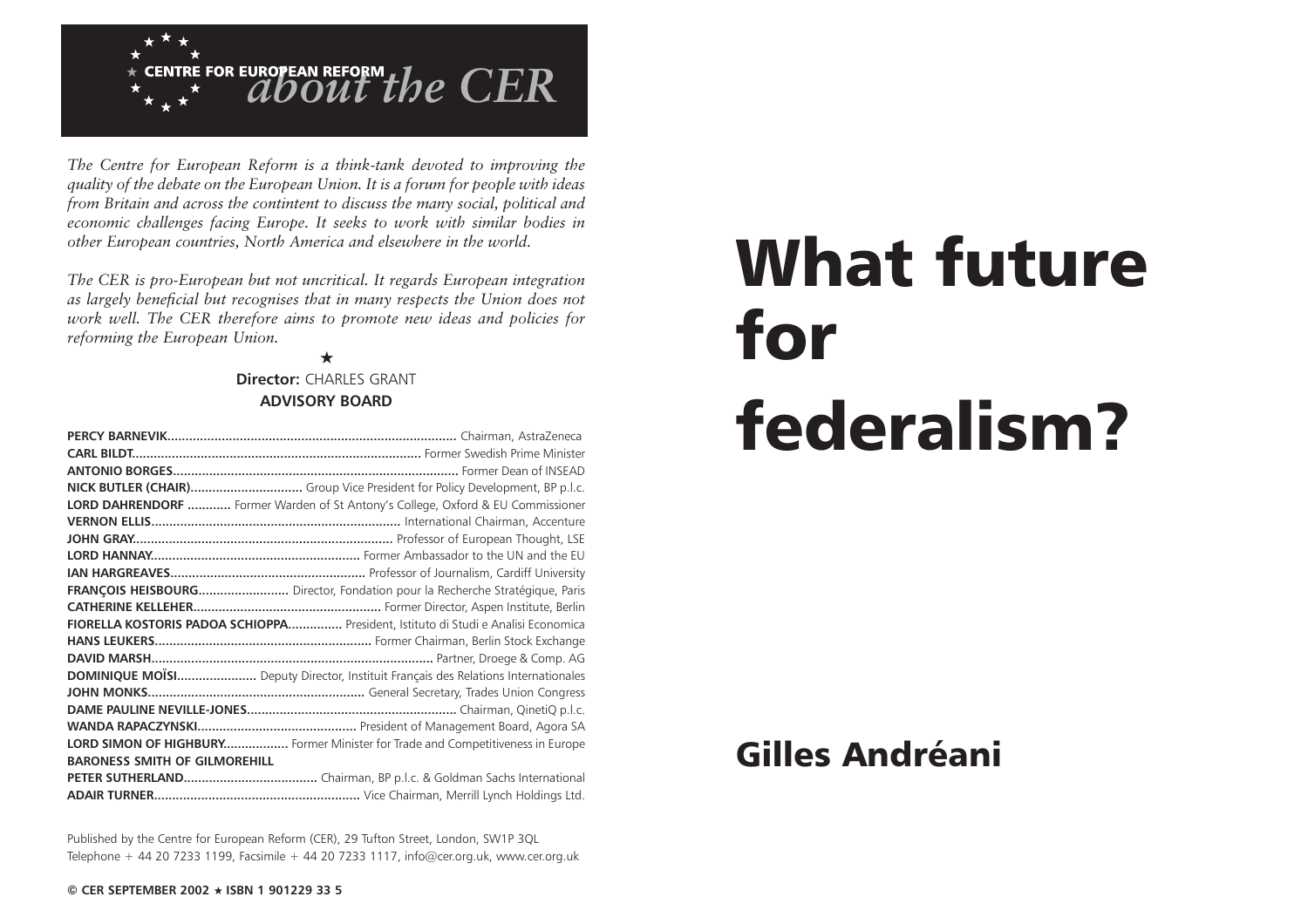#### **AUTHOR'S ACKNOWLEDGEMENTS**

This essay is adapted from an earlier version, 'Le fédéralisme et le débat institutionnel européen', which appeared in French in *L'annuaire français des relations internationales*, AFRI, 2001.

I would like to thank AFRI for authorising its translation, and the CER's staff for their help in publishing this revised and expanded version. Special thanks are due to Heather Grabbe for her work on the translation and editing of this essay.

★

## **Contents**

Author's acknowledgements

|                | 1 Introduction                        | 1  |
|----------------|---------------------------------------|----|
|                | 2 Two strands to the debate           | 5  |
|                | 3 An implicit federation              | 13 |
| 4              | Federalism versus Europe              | 21 |
|                | 5 The rise of inter-governmentalism   | 27 |
|                | 6 Towards a federation of states      | 31 |
| $\overline{7}$ | Is the Convention Europe's last hope? | 37 |
| 8              | Conclusion                            | 43 |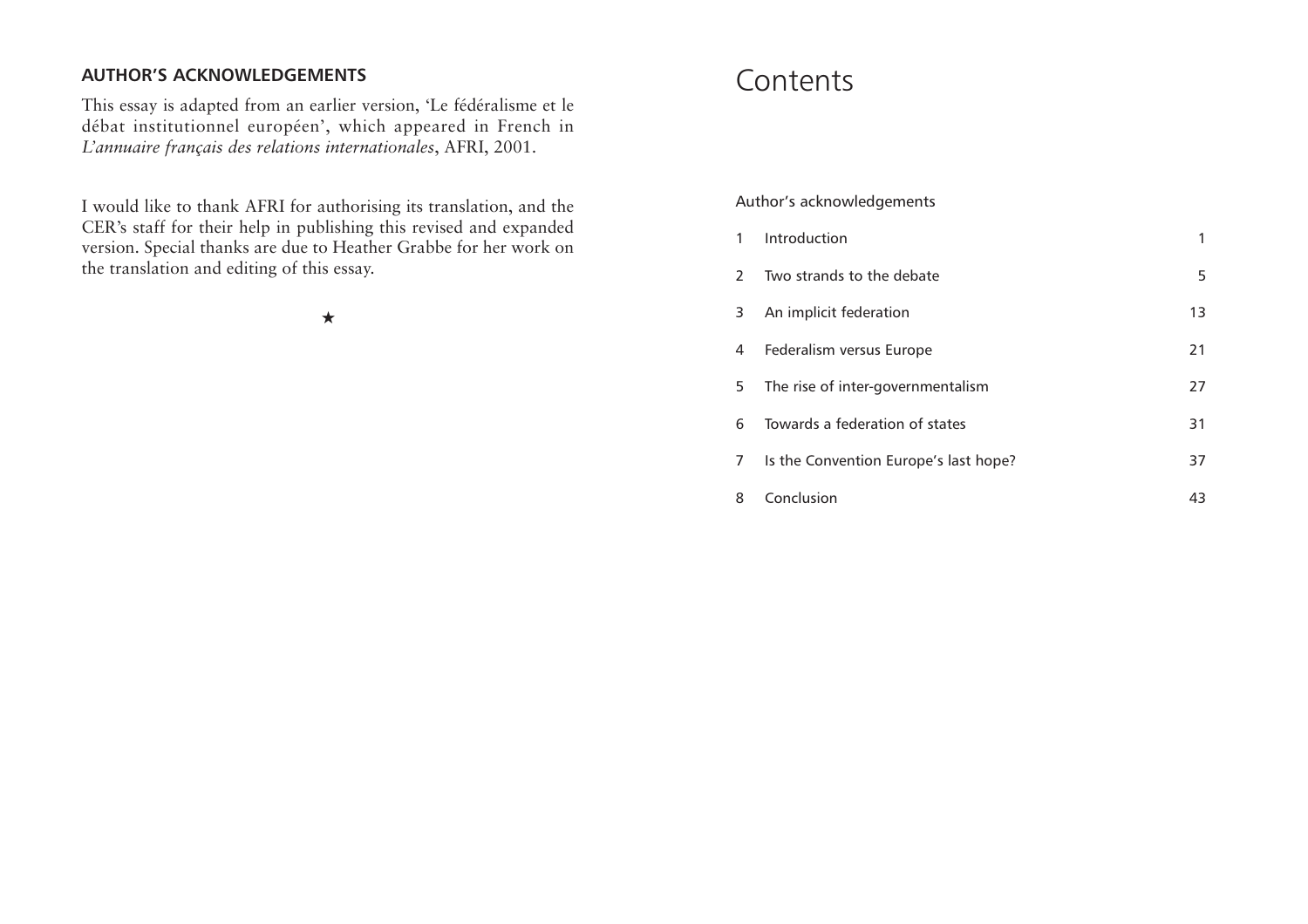# 1 Introduction

Ever since the start of the 1990s, the institutional debate in the European Union (EU) has seemed to become increasingly focused on the recycling of past arguments*.* There have been yet more ritual confrontations between the federalists and the inter-governmentalists – the proponents of a supranational Europe, and those

who favour a Europe of nation-states. The first group praises the virtues of integration and of the 'Monnet method'.<sup>1</sup> It *Monnet, advocated a stealthy* wants to extend the powers of the EU, and the role of its Commission and Parliament. Their opponents, in contrast, want to keep the EU under the firm control of the member-states, which set limits *a goal which would have been* to its mandate, and control its institutions *much more difficult to advocate* through the Council of Ministers and European Council. In this inter-governmental vision of the EU, the Commission becomes merely a technical body, and the *rather than propose an explicit* Parliament is a necessary – or perhaps not so necessary – evil.

*<sup>1</sup> The founding father of the European Community, Jean approach to European integration, whereby co-operation in the economic domain would tie countries together, thus paving the way for political integration, openly. Monnet, although a committed federalist, thus preferred to establish a 'de facto solidarity' among member-states, 'European federalism'.*

This long-running war has had its heroes: the EU's 'founding fathers' – Robert Schuman, Jean Monnet, Walter Hallstein, Joseph Luns and Jacques Delors – are rallied on one side. Against them stand Charles de Gaulle, Margaret Thatcher and their successors, the British Eurosceptics and French 'sovereigntists' – and that unknown soldier, the Danish voter. There have been epic moments, like General de Gaulle's empty-chair policy in 1965, or Mrs Thatcher being out-voted on the need to hold a treaty-revising conference at the Milan European Council in 1985.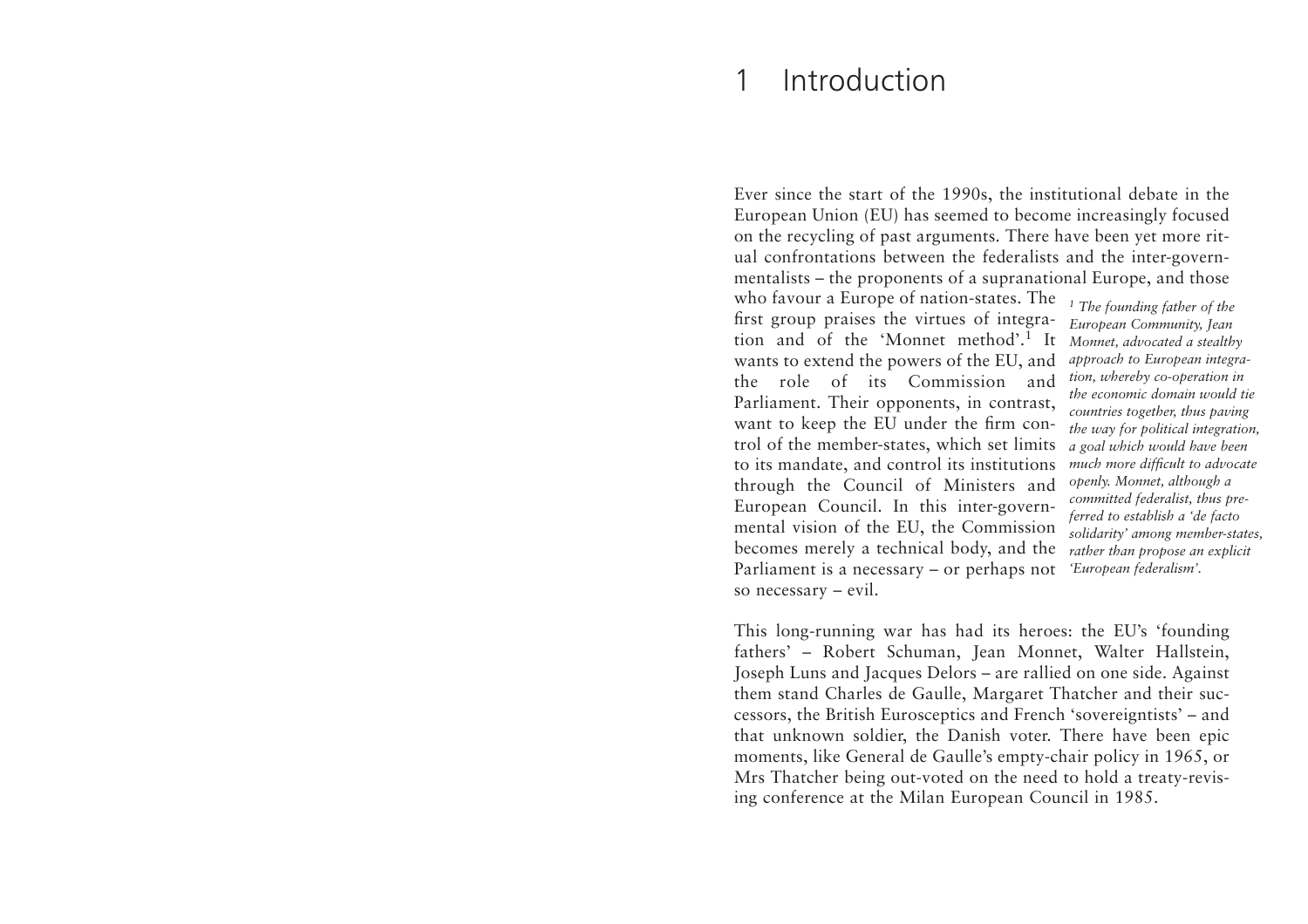The battle has its rallying cries: the *'volapük integré'*, the bureaucratic language of the European institutions, derided by de Gaulle;

*<sup>2</sup> Today's 'European Union' has evolved from the 'European Economic Community' established by the 1957 Treaty of Rome. The Treaty on European Union – which brought the current institutional construction into being – was signed at Maastricht in 1992.*

the *'Europe des nations'* which he favoured and the 'super-state in Brussels' which Margaret Thatcher denounced. From the true believers comes jargon such as the *'acquis communautaire'* and the Monnet method, as well as expressions such as the *'finalité'* and 'the project', which remind us of the religious inspiration which influenced the mostly Christian democratic founders of the European Community.2

Before the 1990s, the institutional debate had a number of defining characteristics. It took place within the framework of the European institutions, through a ritual peculiar to EU decision-making, known as 'the crisis'. The

'pros' and the 'antis' (whether anti-federalist, anti-EU or anti-European) would take up their positions, blow their horns and – as in Homer – the battle would break up into a series of single combats, such as Luns versus De Gaulle, or Thatcher versus Delors. These battles assumed an intense, even epic quality, sometimes degenerating into pure hatred.

The 'antis' used to have style on their side, as well as a degree of polemical verve but, on the whole, they lost. De Gaulle did not succeed either in implementing the Fouchet plan – his scheme for an inter-governmental Union which he would have superimposed on the Community – nor in compelling his partners to reject the introduction of qualified majority voting (QMV). Similarly, Mrs Thatcher had to swallow the extension of QMV that came with the Single European Act, as well as the growth in Commission powers that accompanied the implementation of the single market.

The late 1980s were happy years for the Union, which then enjoyed increasing support from public opinion. Franco-German leadership, combined with the authority of the Delors Commission and the effects of the Single European Act, amounted to a victory for federalism, or in any event for the 'federal' institutions – the

Commission, the Parliament and the Court of Justice. But this victory was not self-evident. The word 'federal' had not yet won the day, as demonstrated by the staunch refusal of John Major's government to agree that the Europe should have a '*finalité fédérale'*, as France and Germany proposed in the negotiations on the Maastricht treaty. But the federal cause had the upper hand, and the solution which Jacques Delors later proposed to the European institutional dilemma – a 'federation of states' – corresponded exactly to the predominant mood in Europe around 1990.

Ten years later, this situation has been reversed: the huge set-piece debates on matters of principle have largely disappeared, to be replaced by perpetual bickering on more and more trivial issues. Some of the heat has gone out of the federal/inter-governmental debate, while the process of decision-making has accommodated ever-increasing doses of inter-governmentalism. The institutional debate is now two-pronged: there is both a formal process of amending the treaties, and also a public discussion about creating a European constitution, most prominently in the 2002-03 Convention on the Future of Europe. But in both these areas, questions about whether EU institutions should be federal – a theme which used to be the subject of intense debate – have become less prominent. Instead, some speculations on the future European constitution have condemned the 'Monnet method' as outdated, while at the same time floating new concepts of federalism that would significantly restrict Community competences.

Why is there this ebb in the debate on the institutional definition of Europe? Is it proof of a growing acceptance of the EU, which spares us the need to question its nature? A parallel would be the French Fifth Republic: when it started gaining widespread support, the French stopped wondering whether it was a parliamentary or a presidential system. Or is this ebbing a sign of a weakening commitment to Europe, leaving the field open to a sort of European existentialism? Since this 'Europe thing' is out there, we no longer question it – not because it is familiar and its meaning obvious, but because it is alien and meaningless. In perhaps its most sophisticated version,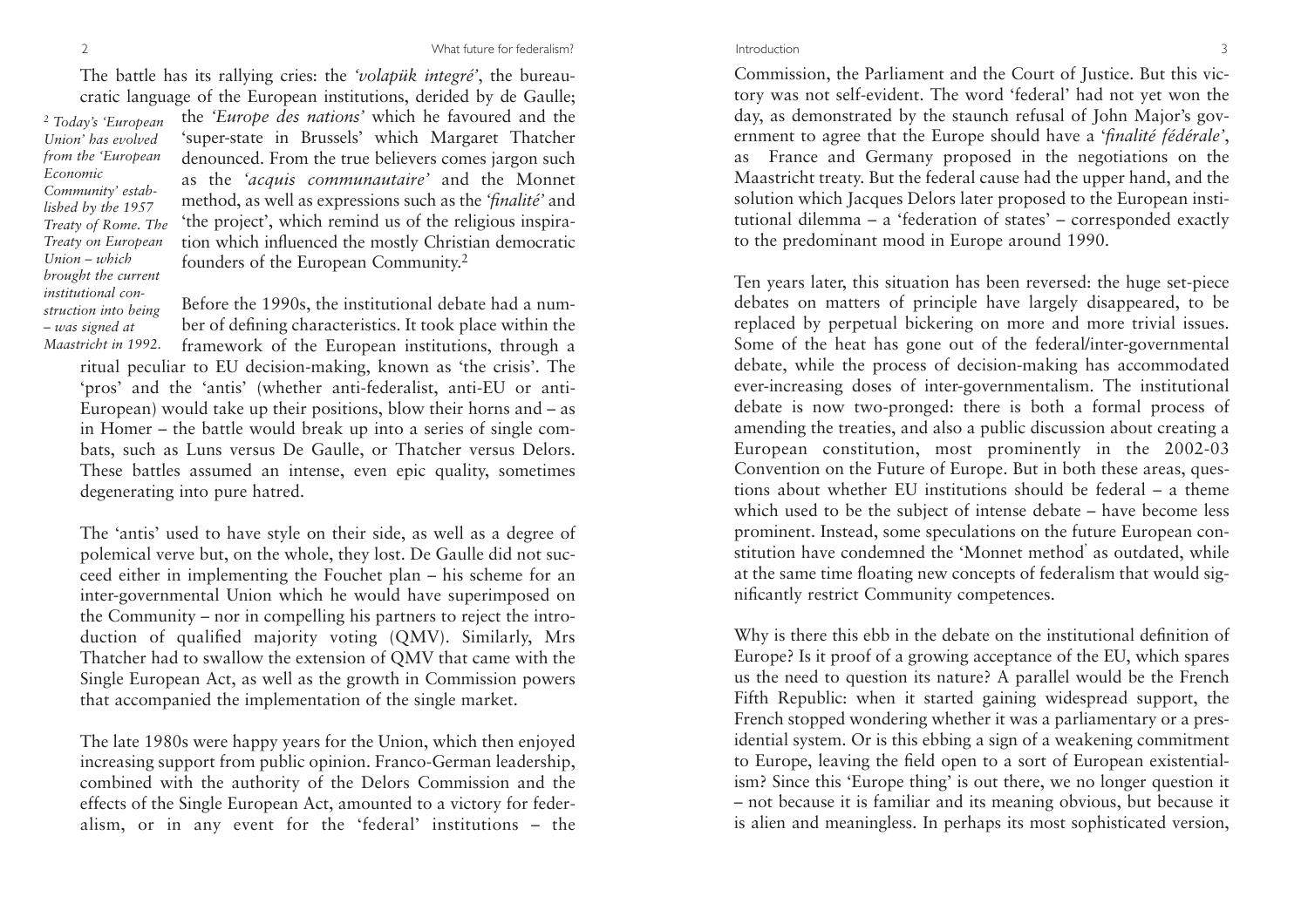euroscepticism has given up denouncing the EU as a 'conspiracy' and instead accepted what exists. But at the same time it denies that European integration might be an idea for further implementation and development. If there is less to discuss, is it because the Europeans are more united in their conception of Europe, or because they have become indifferent to the whole thing?

# 2 Two strands to the debate

In the space of ten years, the European institutions have been subjected to three inter-governmental conferences (IGCs). These were concluded at the European Councils of Maastricht (1991), Amsterdam (1997) and Nice (2000) – three solemn occasions to decide the nature of the European institutional system, and how to improve its workings. No period in the history of European integration has been as focused on strengthening the institutions since the major founding debates of 1957-1966.

These IGCs however, have been subject to a law of diminishing returns, with each accomplishing less than its predecessor. Moreover, they have increasingly focused on details at the expense of considering the system as a whole. At Amsterdam and Nice, the negotiators were like architects trying to repair a fractured building from the inside, room by room, without ever going outside to look at the whole edifice.

The last occasion for a wide discussion on the EU's architecture and the nature of its institutions was during the Maastricht treaty negotiations in 1991. At the time there were two discussions going on. One was on the unity of the institutional system. This debate centred around whether the new political competences to be shared by member-states and the EU institutions – in foreign policy and internal security – should be exercised within the framework of the existing Community institutions. Particularly important was whether the Commission, the Parliament and the Court of Justice would play their usual role, or whether a separate structure for decision-making between governments should be created for the new policies.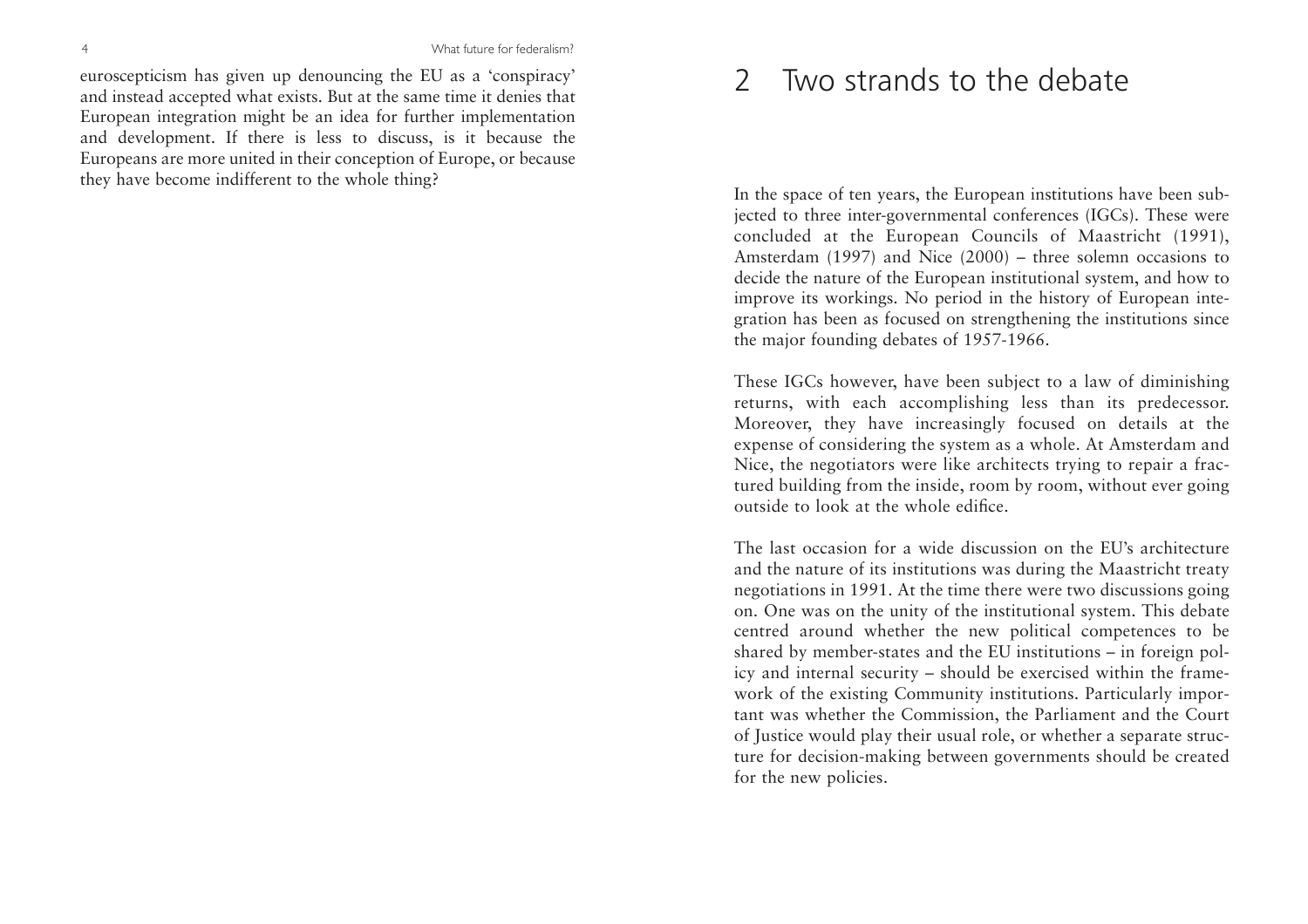#### Two strands to the debate 7

grand idea that divided his political opponents, but also to maintain an inter-governmental and independent foreign policy that was unconstrained by deeper European integration – a vision well in line with the Fifth Republic's heritage.

The Maastricht treaty opened the way to greater inter-governmentalism in the EU system. It marginalised the Community institutions in the new spheres of action – foreign policy and internal security. The 'great debate' of federalists *<sup>3</sup> It is perplexing why* versus inter-governmentalists ceased to drive the *elected leaders choose* institutional negotiations. It became submerged in a political and academic jungle of think-pieces and speeches, where political leaders make statements 'in their personal capacity' but where noth-*their voters.*ing concrete emerges.<sup>3</sup> *to speak in their 'personal capacity', as this capacity is normally of limited interest to*

This jungle has existed since the beginning of the European enterprise. But characteristic of the 1990s was the growing dissociation between the land of thinking and the sphere of negotiations and real politics. Jean Monnet floated ideas which were intended to land in the practical world. But in the 1990s politicians' thoughts on the future of Europe seemed to evolve in a dual universe alongside the real Europe. Wolfgang Schäuble, Karl Lamers and Joschka Fischer put forward various proposals, while Edouard Balladur and Jacques Chirac responded. But at the same time it was increasingly difficult to move forward and reform the Union. There was a distinct 'Europe of words', where federalism was a subject for intellectual discussion. But everybody assumed this Europe was separate – and should remain so – from the Europe of practical politics.

The two key points in this politico-academic discussion were the paper produced by Wolfgang Schäuble and Karl Lamers in 1994, and the speech by German Foreign Minister Joschka Fischer at the Humboldt University in 2000. The Schäuble-Lamers paper of the then-ruling CDU/CSU parliamentary majority in the German parliament called for a "quasi-constitutional document", based on the model of a federal state. Schäuble and Lamers proposed that the

The second discussion went beyond practicalities and dealt with the ultimate nature of the European project. Should it, in the end, be called federal? Federalism was the aim at the outset of the enterprise – after all, the Schuman memorandum considered the European Coal and Steel Community to be the first stage in a 'European federation' – but the word had never appeared in the treaties. Should a federal goal now be made explicit?

In these discussions, France stood on the edge of both camps. In this ambiguous role, France worked out the compromise that concluded the discussion on the institutional architecture. This solution was a structure of 'pillars', with the Community system – including the newly prescribed Economic and Monetary Union (EMU) – flanked by two new pillars of inter-governmental co-operation, the common foreign and security policy (CFSP), and justice and home affairs (JHA). Despite Article C in the Maastricht treaty, which proclaimed the existence of the EU's 'single institutional framework', the pillars leaned evidently towards a Europe of nation-states, following a French tradition as old as the Fouchet Plan. But in the second debate on the *'finalité fédérale'*, France chose the federalist camp and lost the battle against the United Kingdom. The final text referred only to the aim of an 'ever closer union', borrowed from the preamble to the Treaty of Rome, without the 'f-word'.

The institutional debate then divided: one direction went off into the realm of words and declarations of intent, with European federalism still having a place as a long-term aim and a subject for speeches. In the other direction lay real life, factual negotiation and reform, a realm from which federalism has been excluded and whose main activity is fiddling with the existing treaties. This split is between the long-term and the immediate, and between the desirable and the feasible. It also corresponds to the profound instincts of the member-states, particularly those of France. For example, French President François Mitterrand never saw any contradiction between supporting the idea of federalism at Maastricht, but at the same time defending foreign policy from the encroachment of the Community. This enabled him not only to sing the praises of a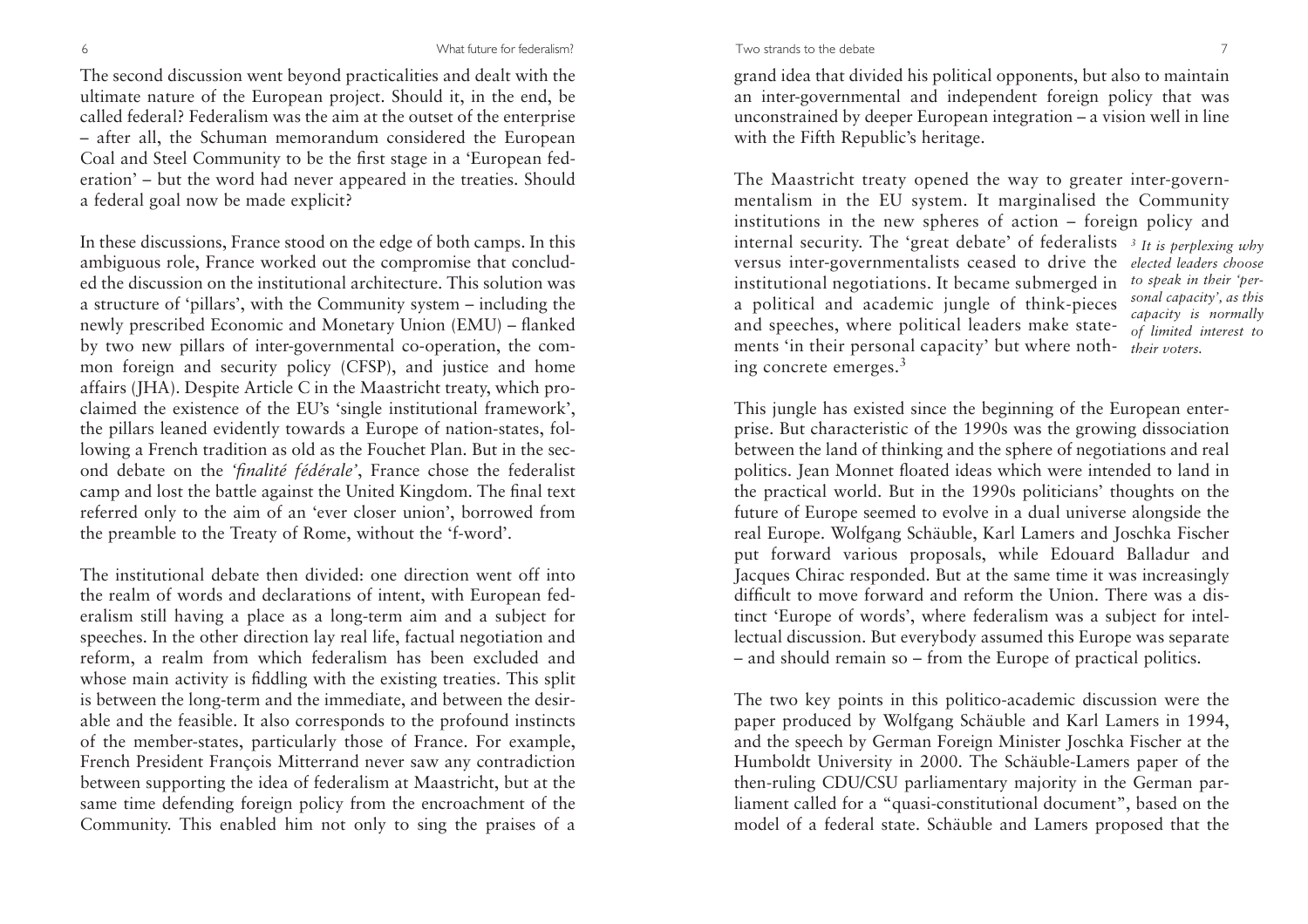8 What future for federalism?

European Parliament should have "the character of a legislative body and [enjoy] equal rights with the Council". The Council of Ministers should be "called upon to assume, in addition to other tasks belonging essentially to the inter-governmental sphere, the role of the second chamber, that is to say of the house of memberstates, with the Commission exercising the attributes of a European government."4 The competences of the Union and the member-states would be subject to the principle of subsidiarity. They would be reviewed and some would have to be given back to the member-states. *<sup>4</sup> Wolfgang Schäuble and Karl Lamers, 'Reflections on European*

This document was less remarkable for its institutional content – which was the traditional federal model predominant in Germany – than for its political message, which was the need to maintain the Franco-German rela-*Policy'. Bonn: CDU/CSU Group in the Bundestag,*

tionship in a leading role in the enlarging union. The Schäuble-Lamers paper proposed a 'hard core' Europe, in which a group of countries based around France and Germany would co-ordinate their policies in order to lead the Union as a whole. However, this core grouping would not establish specific institutional arrangements beyond those already operating in the broader Union.

France's answer came in the form of an article by Edouard Balladur – then French Prime Minister – in which he wrote: "Must Europe move towards a federal system? Why revive this ideological debate? The time for this is past: an enlarged Europe, including a greater number of member-states, could not be federal ... Only flexible forms of organisation in such a group can be considered. There are only drawbacks to re-opening the discussion on federalism."<sup>5</sup> This response was evidence that the word 'federal' could still have a very negative impact in France. Federalism was not at the heart of the message, which the German parliamentary majority – and, indirectly, Chancellor Helmut Kohl – addressed to France. But in their response, the French focused on the institutional aspects of the offer, even though its main aim was to resist the centrifugal forces of enlargement by strengthening the Franco-German bond. *<sup>5</sup> Le Monde, November 30t<sup>h</sup> 1994.*

Two strands to the debate 9

Was this a new episode in the perennial debate on the nature of European institutions? Not really. The exchange between the CDU/CSU parliamentary group and the French Prime Minister drew a blank and remained an isolated episode. Both sides insisted that the views they were defending were not formal positions of their governments, and the 'federal versus inter-governmental' dilemma was largely absent from the IGC which opened just over a year later in 1996.

The themes of federation and hard core re-emerged in a speech by German Foreign Minister Joschka Fischer in May 2000 in Berlin. But its content was significantly different. Fischer dissociated himself from the idea of transposing the institutional model of the federal state to the European level, stating that "the idea which has so far held sway, of a European federal state which would replace the nation-states and their democracies as their new sovereign, has proved to be an artificial construct"; and that the European federation must "preserve" its nation-states, not "downgrade them." Fischer even referred to European integration as a "process that must take place on the *<sup>6</sup> Joschka Fischer, 'Vom* basis of a sharing of sovereignty between *Staatenverbund zur* Europe and the nation-state."6

According to Joschka Fischer, the functions of a European government should not necessarily *University, Berlin, May 12t<sup>h</sup>* be entrusted to the Commission – as the *2000.*

*Föderation – Gedanken über die Finalität der europäischen Integration', speech to the Humboldt*

German federal model would suggest – but rather to the European Council, or, "on the basis of the present structure of the Commission, [fulfilled] by a directly elected president with wideranging executive powers." Between these two options, "it is possible to envisage different intermediary formulae ." The European Parliament, for its part, should include an upper house of representatives from the national parliaments to sit alongside the present assembly. These reforms would form the basis of a constitution to establish the "European federation", wherein the said constitution should "allocate precisely the competences between the federation and the nation-states ... reserving for the federation the

*1994.*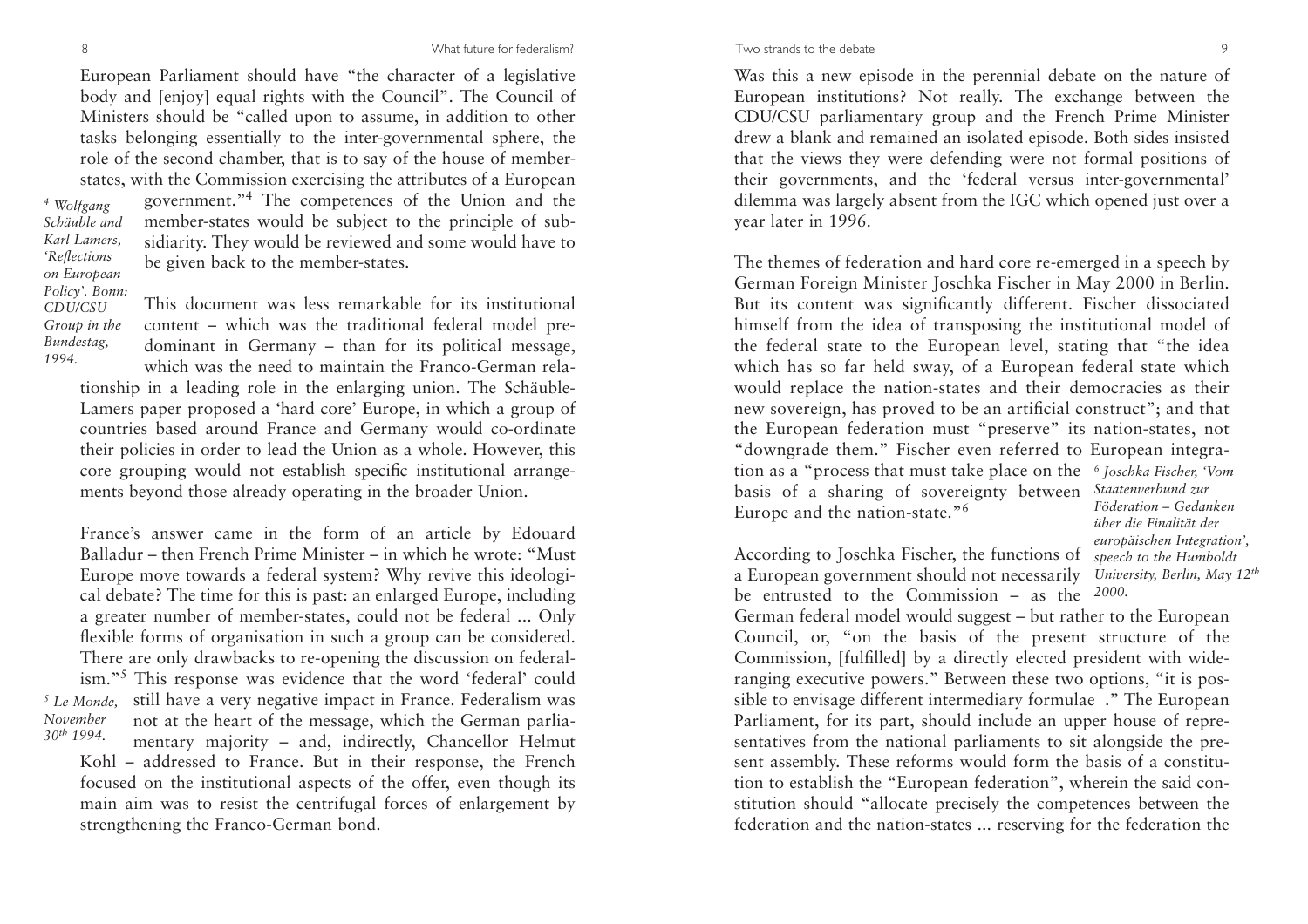#### Two strands to the debate 11

#### 10 What future for federalism?

essential spheres of sovereignty and only the questions which imperatively have to be settled at European level, with everything else remaining within the competence of the nation-states."

The transition to this constitutional federation would be carried out in three stages. First, the most integrationist countries should develop 'enhanced co-operation' – the technical term by which, according to the Amsterdam treaty, sub-groups of member-states may move ahead in specific policy areas – between themselves. In a second phase, they should move to adopt a new basic treaty which would be the core of a constitution, "an act of deliberate political refounding for Europe." The final stage would be "the full integration of the European federation," including those countries which had begun in the outer circle.

In contrast to the Schäuble-Lamers paper, the characteristic feature of Joschka Fischer's speech is that it focuses on institutions, particularly on the institutional nature of the European enterprise once fully completed. While Fischer defended a federal vision of the desired end-state of European integration, he included significant caveats: the federation should respect the personality and the role of the member-states; there should be at the European level an upper house of representatives from the national parliaments; and the European government would not necessarily be the Commission but might equally well be the European Council. These were all concessions to the sensitivities of the countries traditionally most sceptical about federalism – particularly the UK, which Fischer mentioned specifically in this regard. Nevertheless, there is a measure of continuity between his ideas and the Schäuble-Lamers paper, in that both insist on the need to defend subsidiarity and reallocate competences between the European Union and its member-states, and also for France and Germany to lead an advanced group of the most integrationist countries ahead of the others.

The French response to Fischer's speech came in two forms: an article by Hubert Védrine, then foreign minister, in the form of questions, and a speech to the Bundestag by President Jacques Chirac on

June 12th 2000. Védrine saw the heart of the matter as being whether the discussion was about a "federation of states or traditional federalism", implying France's possible agreement with the former but not with the latter. Chirac warmly concurred with Fischer's speech, and he endorsed the idea of a European constitution and the need for a hard core Europe. But Chirac suggested that the latter should not take the form of a "treaty within the treaty" as Fischer had suggested, but should be given only a minimal institutional framework – Chirac referred to a "small-scale secretariat".

The lessons learned from the Schäuble-Lamers episode affected Fischer's speech and also the reactions to it. The CDU/CSU paper's traditional federalist vision had provoked a negative response from the French political class, who thus missed its main message, which was political rather than institutional, and aimed at maintaining the leading role of the Franco-German partnership. Fischer thus took precautions in defining his federal project, referring to the continuing role of the member-states. In return he gained a positive reply from Chirac.

But this episode demonstrated the schizophrenic nature of the European institutional debate. The meeting of French and German minds over the institutional nature of the future Union – symbolised by a ten-minute standing ovation for Chirac in the Bundestag – had no effect whatsoever on the course of the IGC during 2000 and its outcome at the European Council in Nice. Not only were Fischer's vision and Chirac's answer of no relevance to the IGC, but the mediocre Nice treaty was concluded after considerable Franco-German tensions. The Nice summit was at least a half-failure for France: Germany achieved its national aims at Nice, such as increasing the number of German Euro-MPs, relative to the other big countries, while at the same time discreetly assuming a European leadership role which should normally have been exercised by the EU presidency, which was held by France at the time. At Nice, the two countries could not have been further from the grand visions for the future of Europe that had been presented a few months earlier.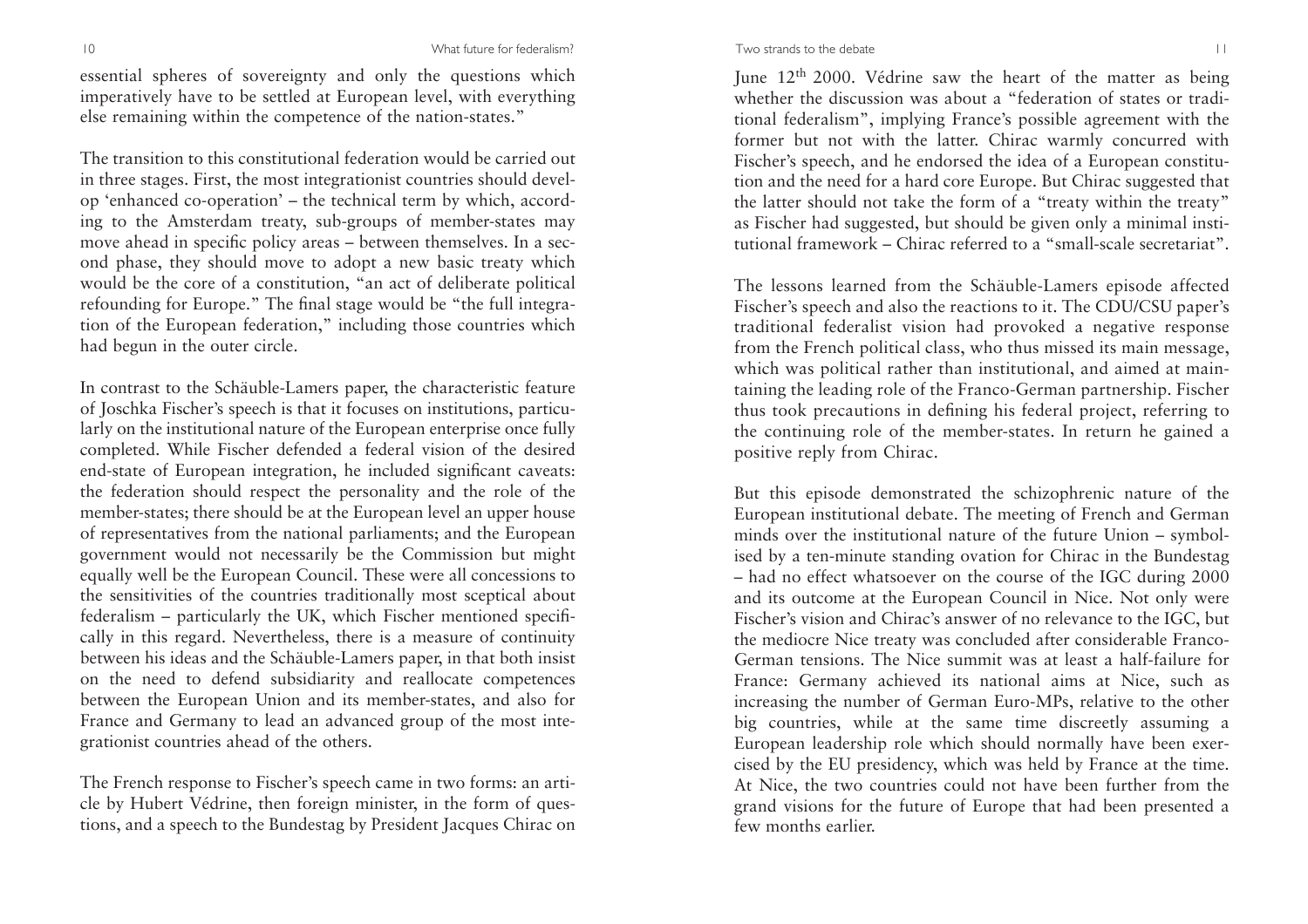# 3 An implicit federation

The fact that the federal/inter-governmental debate has subsided does not mean that federalist ambitions have disappeared. The federal goal became increasingly implicit in the 1990s, taking the form of two complementary ideas. The first was that the implementation of the single currency was a 'federating' project which would give an impetus to other aspects of European integration. The euro seemed a surer way of ushering in a federal Europe than any explicitly political process. The second idea was that in an enlarged and necessarily more diluted Union, a federal hard core would be an obvious way of compensating for the centrifugal forces unleashed by enlargement.

However, it has been a strategic mistake to substitute these two ideas for an explicit defence of European federalism. As a general rule, one should not give up on defending one's convictions. And in any case both these ideas are open to question. The disappearance of overt federalism has left the institutional debate unbalanced: the federal camp has ceased to defend its beliefs for what they are – that is, a view of Europe as a political project – and thus left the field open to an inter-governmental pragmatism which enfeebles the debate and trivialises the construction of Europe.

The first idea, about the euro, has the apparent benefit of stating the obvious: economic and monetary union is a federating project that will bring in its wake an economic integration in the eurozone that stretches far beyond the single market. The combination of unified capital markets, an acceleration in mergers, and the integration of financial services will produce an economic area that is more competitive and interdependent (and less vulnerable to external shocks) than the single market alone. But the paths by which this euro-driven integration is likely to expand into the realm of politics remain ill-defined.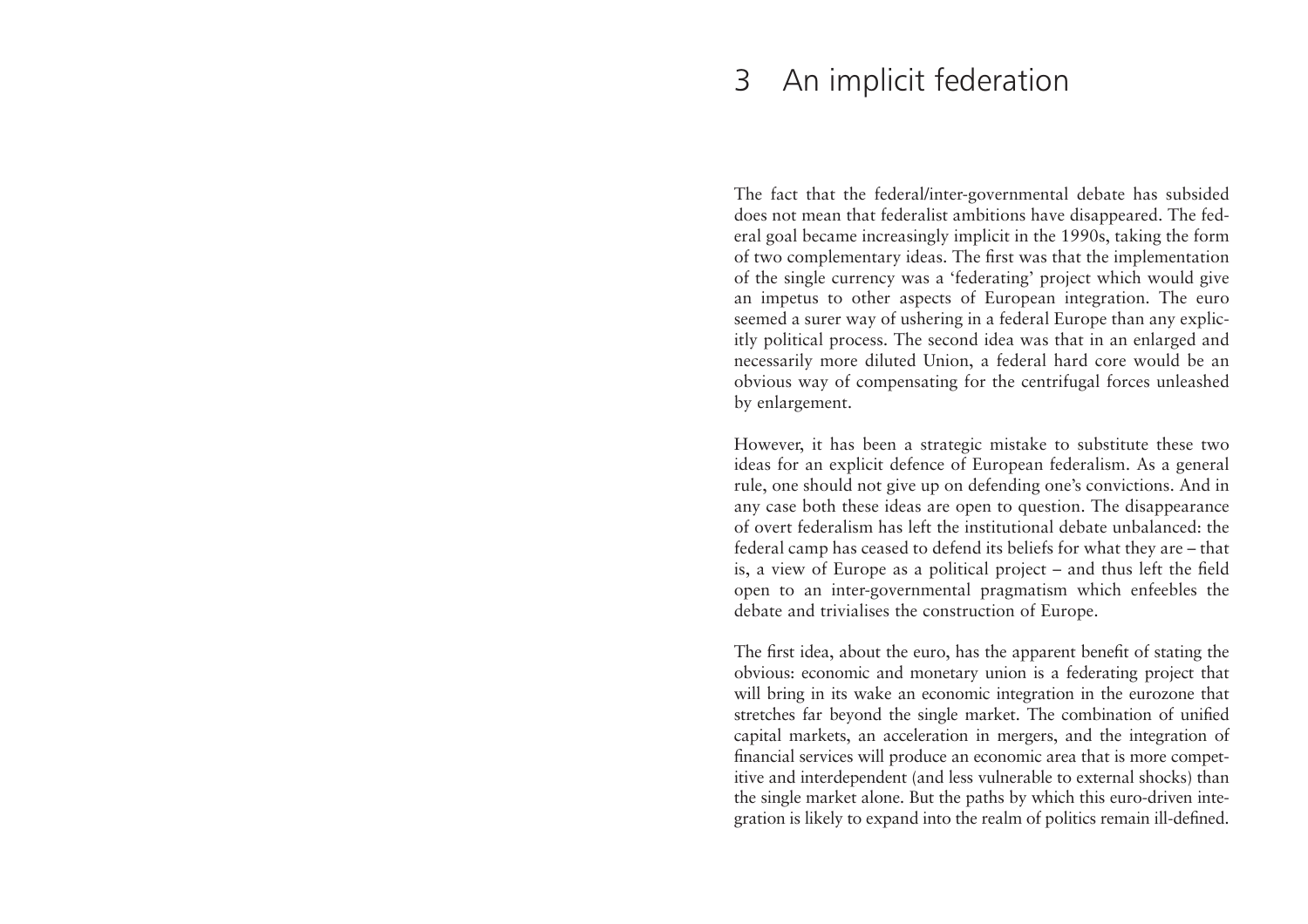#### An implicit federation 15

automatically from the single currency to the integration, or even the co-ordination, of macro-economic policies. The modest results of the Euro Group are a function of its inter-governmental structure, and they are in no way precursors for macro decision-making powers of a federal nature in the eurozone.

Might a sense of common identity develop around the single currency, one which would help promote the political integration of Europe? It is too early to say, so soon after the launch of notes and coins. But at present, the shared possession of a symbol like a currency does not seem to be encouraging Europeans to share other elements of sovereignty. By the time economic and monetary union was achieved, all EU countries considered central bank independence to be essential for the credibility of monetary policy. The ECB's independence is a reflection of this thinking. It does not in itself constitute a quantum leap in the ability of the EU's members to engage in joint political action. Insulated from the direct exercise of governmental power, just like the national central banks, the ECB does not set an exam<sup>p</sup>le which could help the Europeans learn how to manage other new responsibilities – such as macro-economic policy or defence – at the EU level.

The existence of a single currency may reinforce a sense of belonging to Europe, and it may make Europe more of a tangible reality. It may indirectly promote new transfers of competences to the European level too, but its existence says nothing about how to exercise powers jointly in an efficient and democratic manner – and that is the issue at the heart of the federal question.

The second hiding-place where the federal idea found refuge in the 1990s was the discussion of a 'hard core' Europe. This debate was linked to that on the creation of the euro, since up to and including the Schäuble-Lamers paper, many people assumed that the inner core of countries participating in phase III of EMU would also be the countries most dedicated to political integration.

One possible path would be through the federal monetary authority: the European Central Bank. Many think that it must be matched

*<sup>7</sup> See Pierre Jacquet and Jean Pisani-Ferry, 'Economic policy coordination in the eurozone: What has been achieved? What should be done?', CER, January 2001.*

by a federal institution responsible for broader macro-economic policies. Bound by a single currency, the countries in the eurozone have no choice but to make common macroeconomic decisions, or at least to coordinate their policies.7 A 'policy mix' for the eurozone should thus emerge. This conviction was voiced by France and specifically by Pierre Bérégovoy in the Maastricht negotiations under the

heading of 'European economic government' – a term that evoked a knee-jerk rejection from France's partners at the time. But there was a large gap between the term – which suggested genuine political integration at EU level – and the content of the French proposal, which called for a fairly modest inter-governmental mechanism for co-ordination, with the Commission playing only a minor role.

This idea has surfaced again since the creation of the Euro Group, which comprises the economic and finance ministers of the eurozone. This group embodies the political aspect of economic and monetary union *vis-à-vis* the ECB, but has no formal powers. Its ability to develop a serious decision-making capability, or to become the forerunner of an 'economic government', as originally proposed, seems doubtful.

The single currency's first four years have demonstrated that the emergence of this political dynamic is certainly not automatic. The euro has undoubtedly suffered from a lack of agreement between the member-states on which direction they wished the currency to take. However, the extent to which 'economic federalism' is desirable to ensure the success of the euro remains a matter for debate. Many have argued that in the absence of a significant common budget for the monetary union, each memberstate should be allowed as broad a margin of budgetary policy as is compatible with the common aim of price stability. Therefore, there should not be an attempt to harmonise their policies. At the moment, there is no evident chain of events that would lead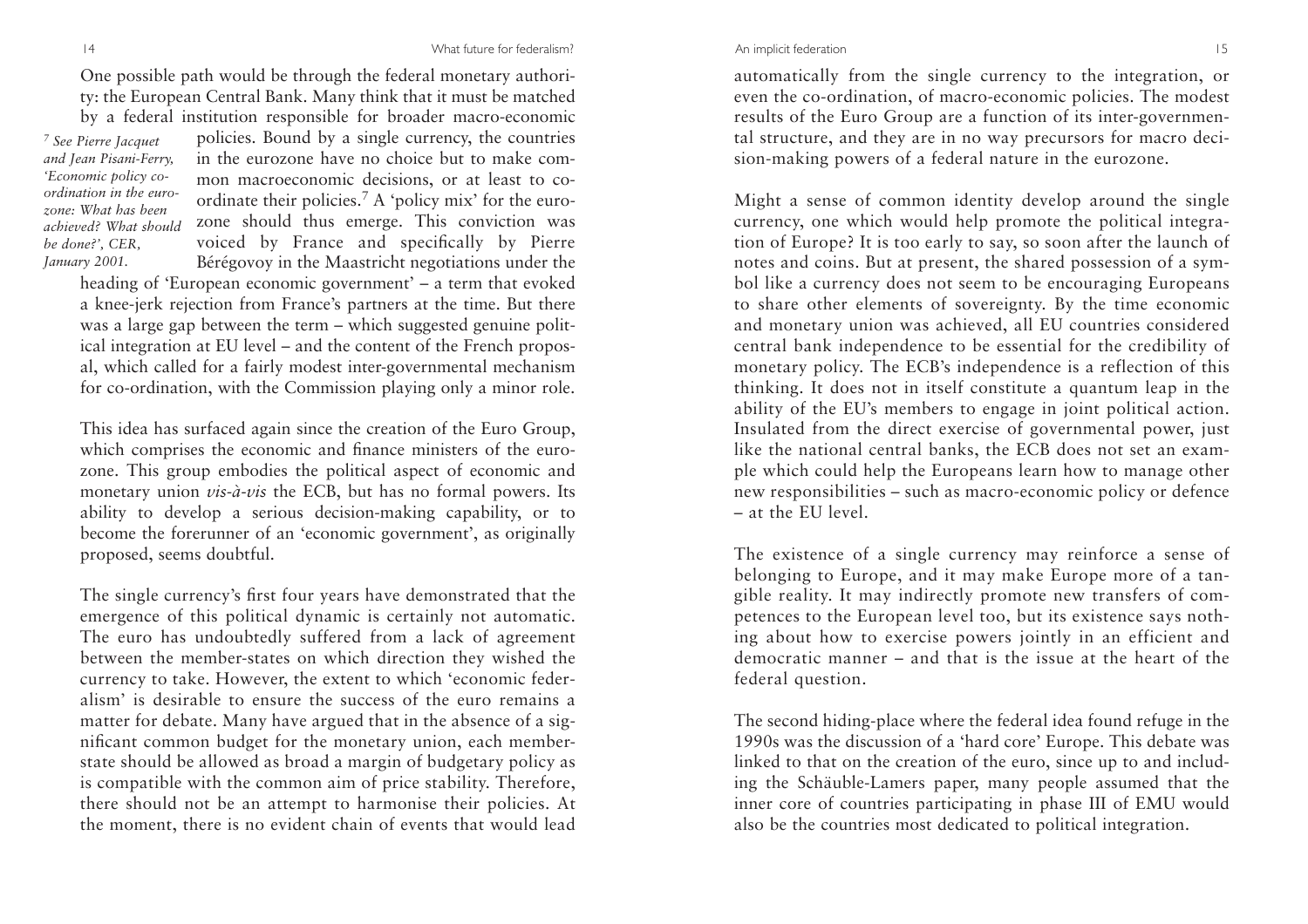#### An implicit federation? 17

#### 16 What future for federalism?

The hard core scenario had several advantages:

- ★ it allowed the expression of an extra degree of solidarity by a group of member-states that was ready for deeper integration;
- ★ this hard core could exist in an institutional framework provided by the treaties and acceptable to the other memberstates; and
- $\star$  participation in the euro provided a clear criterion for belonging to this deeper level of integration.

But the meeting of these two circles – the euro members and the hard core – could only be a fortuitous coincidence. Contrary to the thinking behind both the definition of the Maastricht convergence criteria and the Schäuble-Lamers paper, a wide eurozone of 12 members has emerged. In the future, the countries joining the euro will be just as disparate in their conception of Europe and their predisposition to deepen its political unity as the members of the European Union as a whole. Thus the euro circle and the political hard core will not coincide.

A European hard core, or 'avant-garde', may still emerge. But the broad extent of euro membership complicates the criteria by which the European commitment of its members can be evaluated. Suppose that a group of member-states recognises each other as being committed to a further deepening of political union and is ready to consent to more transfers of powers. What could be the function of this core? Could it embody a federal idea that the Union as a whole would have ceased to accept because of its enlargement and increasing diversity? In the 1990s, there were two successive answers to these questions. The first – the Schäuble-Lamers paper – envisaged the countries in the hard core acting as an informal pressure-group within a federal Union. The paper argued that they should work on a common political vision for Europe, and give a sense of direction to the whole. The hard core, an enlarged Franco-German 'engine', would pull along the rest of the European machine, but for that 'gearing' to work, the Union as a whole had to have a federal nature, especially through the use of majority voting.

In 1995, former French president Valéry Giscard d'Estaing suggested a different vision. Starting from the centrifugal effects of enlargement, he suggested a distinction between two Europes: Europe as an economic area, dedicated to the functioning of a single market across the continent; and Europe as a power *('l'Europe puissance')*, a deeper political project involving only a few countries. For the first, broader Europe, the integration provided for in the Treaty of Rome and the Single European Act would be enough, but the second would be federal or 'federative'. What Giscard proposed would be no longer an inter-governmental core in a federal Europe, but rather a federal pole within a loosely knit Union.

This conception is not very far from that defended by Joschka Fischer, when he suggested a 'treaty within the treaty'.<sup>8</sup> After deepening their solidarity through enhanced co-operation, a group of member-states would conclude this treaty as a forerunner of the constitution for a future European federation. They would constitute a 'centre of gravity' which the others would gradually join. As Giscard *Benelux countries,* had imagined, the federal Europe would thus be rebuilt from within, by a small group of members who would not be satisfied with the dilution of the *moved towards an* European political project.

*<sup>8</sup> This expression was originally used by Jacques Delors, who had suggested <sup>g</sup>iving a formal legal base to an 'avantgarde' composed of the six founding members (the Germany, France, Italy). But Delors seems later to have informal conception of the avant-garde.*

Fischer's vision, however, is both more dynamic and more unitary. While the former French president was satisfied with a two-speed Europe and had no regrets about the outer circle abandoning a federal vocation, the German foreign minister saw the two Europes converging in the long run into a single European federation.

It is natural that some countries should remain faithful to a more integrationist vision of the European project. It is equally obvious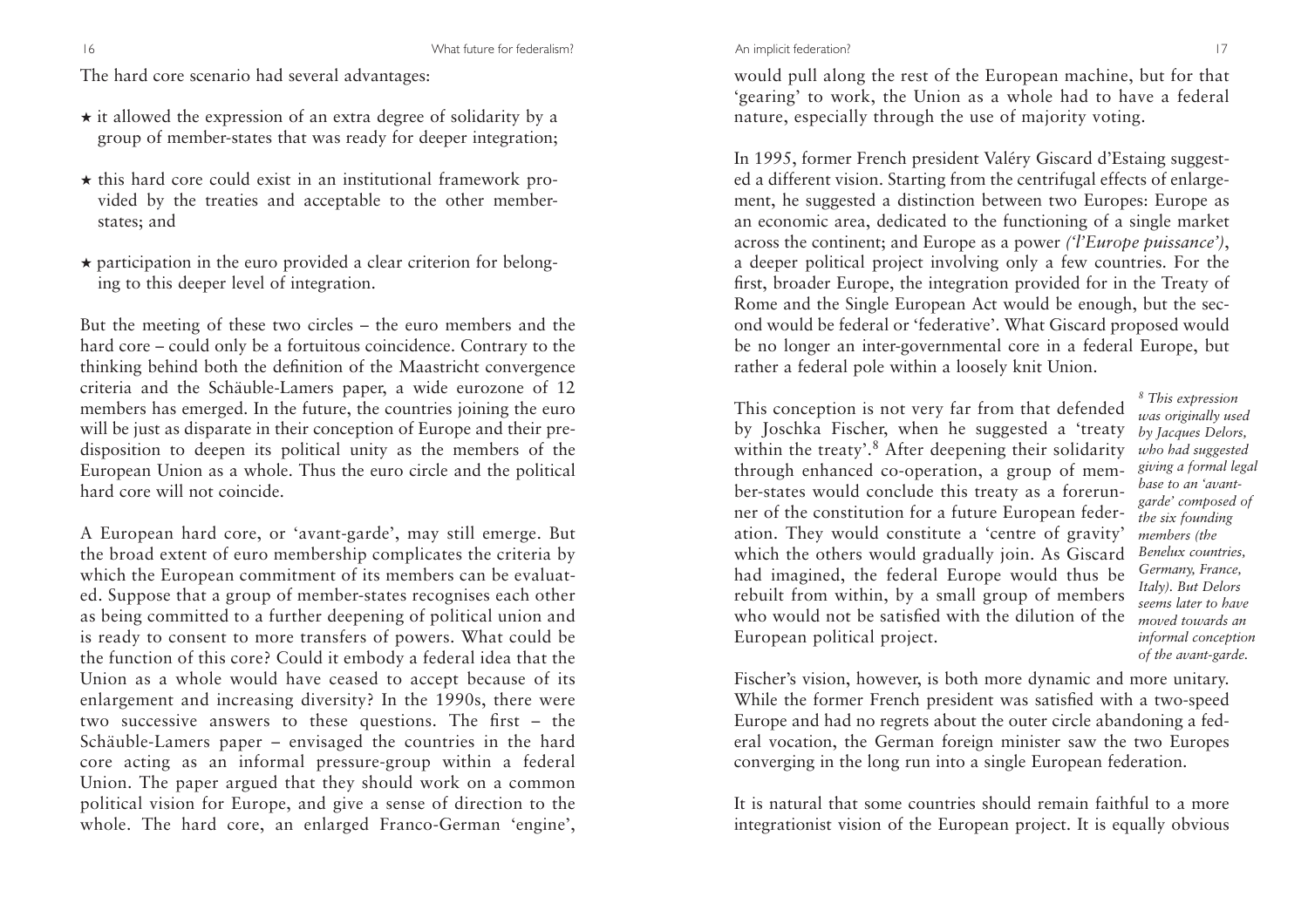that they have an interest in pooling their forces to defend that vision in the European debate. But it is not really conceivable that these countries could formally organise themselves, to constitute a federal whole with its own treaty base within the EU. Would they create a new Parliament and a new Commission? Between the existing European institutions – which are in many respects already federal – and the member-states, there is no room for such a 'union within the Union'. Short of a merging of states, there is little room for organising such a closer grouping within the EU. If such a system were ever formalised, it might in the end look very similar to the federal link which already exists within the EU as a whole.

The idea of a federal hard core within the Union seems either utopian or pointless – not to mention the countless practical difficulties it would cause. It would be utopian if the aim was to form a quasi-federal state, because nobody anywhere in Europe wants one. But it would be equally pointless if it amounted to a slightly denser version of the existing Union, which could perfectly well take place in the current treaty framework through mechanisms of strengthened co-operation, or on its margins on the model of the Schengen agreement. The treaty within a treaty is a dead-end. This is probably what Chirac meant when, in reply to Joschka Fischer, he recognised the need for the 'pioneer group' of member-states to organise themselves, but in an informal manner. At the very most, they would need a small-scale secretariat.

In the end, the Schäuble-Lamers paper had best expressed the function of the 'hard core' within an enlarged Europe: the two authors saw it as the expression of a more intense European political will, rather than a distinct institutional framework. The condition for this political will to be effective is that the whole should remain federal, and if possible, become even more so, notably by the extension of majority voting. It is only because this condition was scarcely met by the Amsterdam and Nice treaties that the federal destiny of Europe seems uncertain today. The truth is that the EU seems to be too federal to allow the constitution of a federal sub-set within it, and not sufficiently federal to permit an informal group of countries

acting as an engine to pull the whole. When confronted with the rising waters of enlargement, neither the hard core nor the single currency can provide the Noah's ark to which the federal destiny of Europe may be entrusted.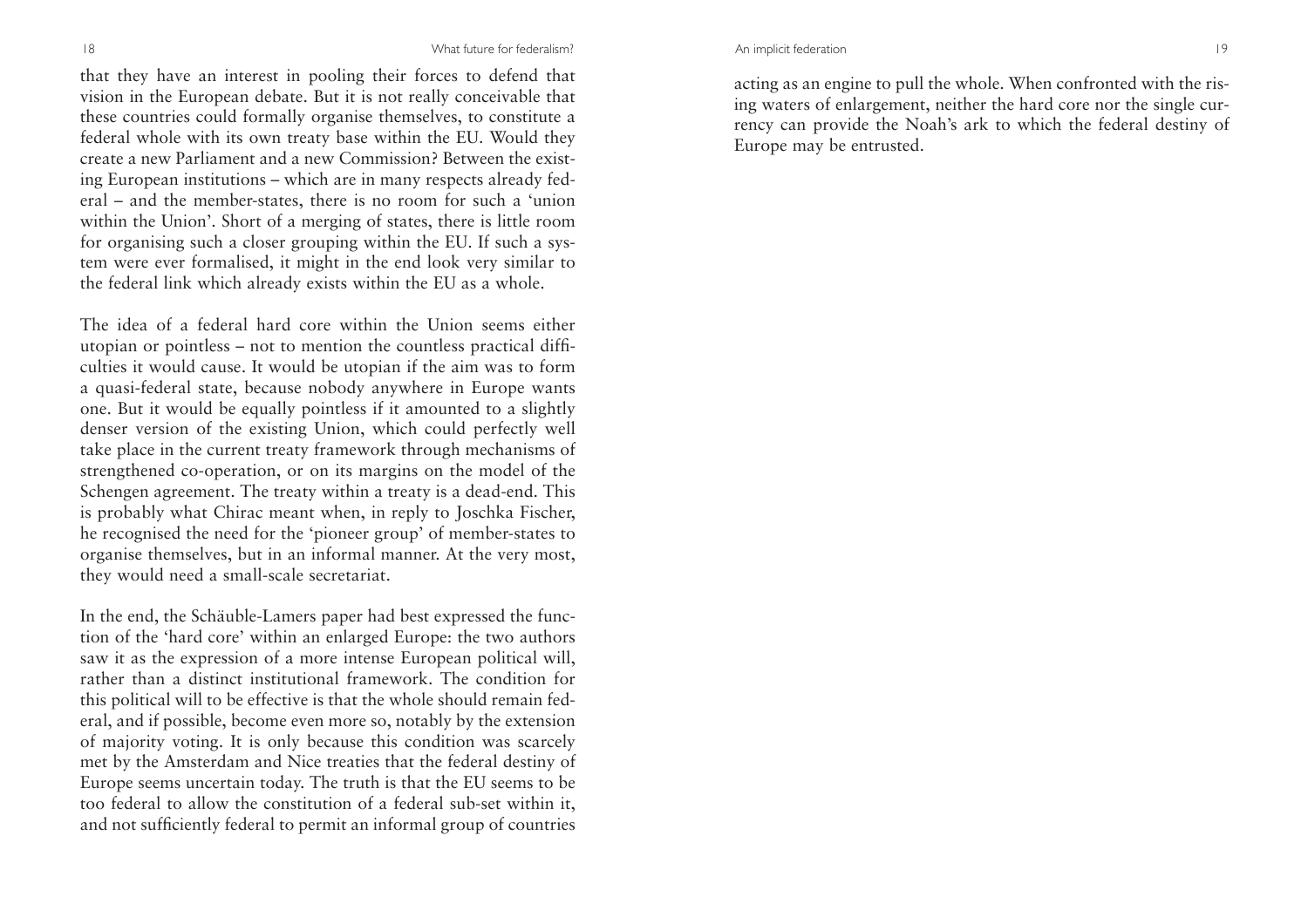# 4 Federalism versus Europe

Ever since the beginnings of the European project, there has been a spontaneous harmony between Germany and European federalism. Before unification in 1991, West Germany was officially 'the Federal Republic', and Germany was the EU's only federal state until Belgium adopted a federal constitution in 1993. For Germany, European federalism has been an outward extension of its very self, so it supported the idea wholeheartedly.

Since the early 1990s, however, this spontaneous harmony has been complicated by several factors. First, the implementation of the single market brought European scrutiny into the corporatist and less-than-competitive practices in Germany, which have long co-existed with a liberal economic discourse. These practices range from rules on the hops content in beer, to illegal subsidies to industry and the anachronistic savings-bank system, to enduring obstacles to the right of establishment of foreigners in the professions.

Second, the extension of Community competences has interfered with the prerogatives of the *Länder* – Germany's powerful regional governments – in areas like the police and culture. Finally, popular disenchantment with Europe has risen in Germany, thriving on scepticism about the euro and criticism of the disproportionate German contribution to the EU's budget. Since the mid-1990s, the Commission's Eurobarometer surveys have shown that a majority of Germans consider that their country has not, or has not substantially, benefited from belonging to the European Union. This conclusion may be factually correct from the very narrow standpoint of the Community budget, but it is otherwise a historical and political fallacy.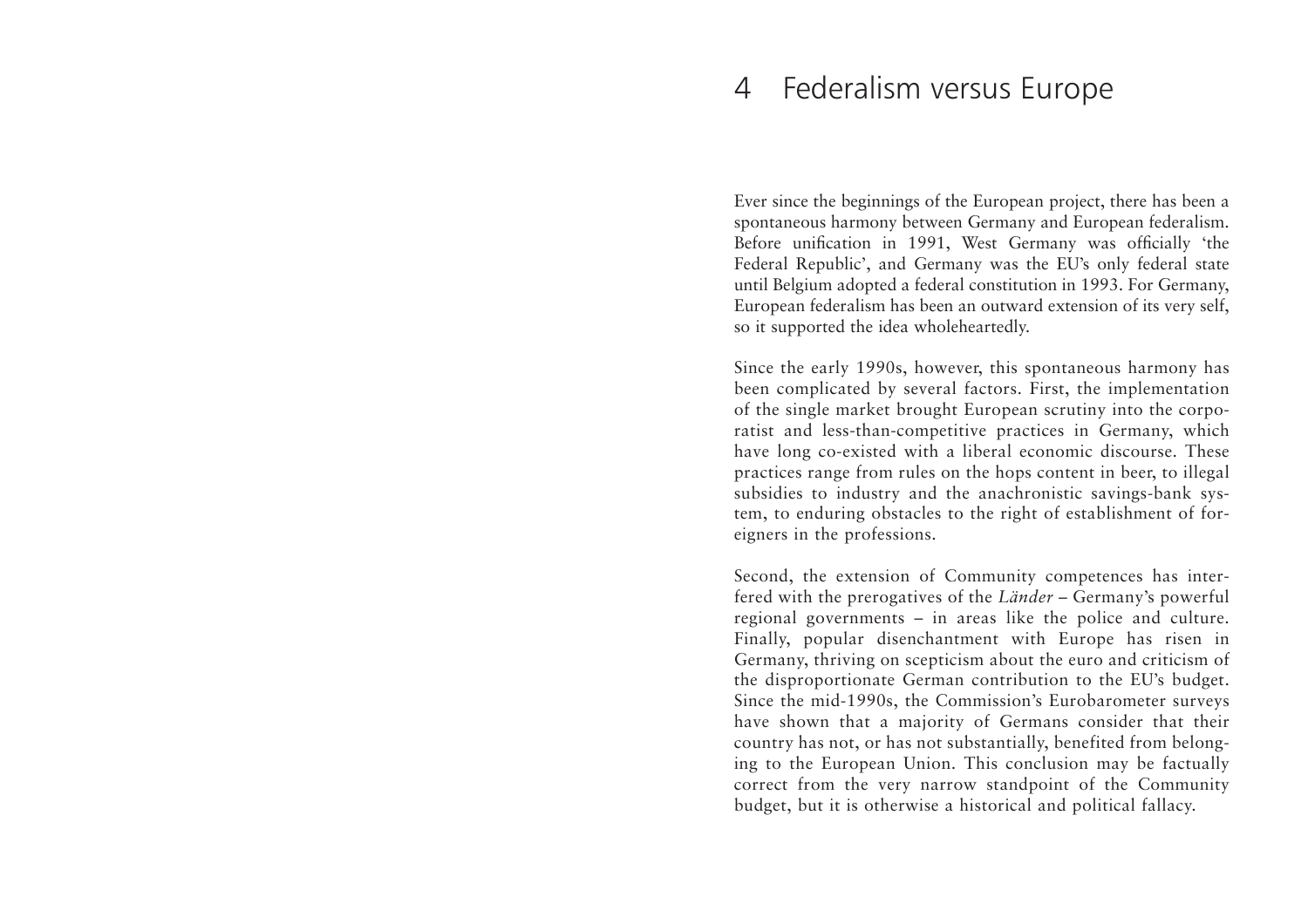#### Federalism versus Europe 23

22 What future for federalism?

While public sentiment has been changing, Germany's leaders have continued to display an exemplary degree of loyalty to Europe. This gap between public opinion and the political class has opened up a space for a mildly anti-European populism, which has been filled by the *Länder*. Their criticism of the EU has been fuelled by the fact that, during the long years of Kohl's pro-European chancellorship, most of the *Länder* governments were controlled by the opposition. Other factors were the encroachment of Community competences at their expense, and EU-imposed restrictions on state aids to industry. The regions' role in economic policy-making has been further diminished by the euro: although *Länder* representatives are in the majority on the board of the Bundesbank, only a national representative sits on the ECB's board.

Kohl and his successor as chancellor, Gerhard Schröder, responded to the *Länder's* rising anti-EU sentiment by stressing subsidiarity, the idea that the EU should only carry out those functions that cannot better be carried out at national or sub-national level. The two chancellors stressed in particular the idea of creating a clearer delineation between the competences exercised by the EU and by its member-states. At the December 2000 Nice summit, Schröder succeeded in putting this theme on the agenda of the next IGC, which will open in 2004. At first sight this idea appears common-sensical. But in reality it is ill-adapted to the EU's nature, and it has disrupted the harmony between German federalism and European federalism.

Any federal system faces the fundamental question of how to protect the federated entities against abuse of power by the centre. There are two sets of answers to this problem. The first aims at ensuring a watertight division between the respective competences of the federal authority and the federated states. This is the US model, in which each state is master of its own land, legislates in its own domain and has its own administration to implement its laws.

In contrast to this 'frontier federalism' is another model which can be called 'co-operative federalism'. In this model the protection of

the federated entities resides in their participation in the preparation and implementation of decisions made by the federation as a whole. This is what happens in Germany, where the *Bundesrat* – the upper chamber of the parliament – defends the *Länder* interests. The representation of the various *Länder* is related to their populations, but it is neither strictly proportional nor strictly egalitarian; it rather resembles the system of qualified majority voting in the European Union. Moreover, in many spheres of German public life, the regional administrations are responsible for applying federal law. This model is also that of the European Union: the rights of the memberstates are protected by their participation in Community decisionmaking, and they enjoy a quasi-monopoly in the implementation of those decisions.

Things are more complicated in practice, because these contrasting federal models do not exist in their pure form in the real world. In Germany, the 'co-operative' model is predominant but it borrows elements from 'frontier federalism'. For example, Germany's Basic Law enumerates the respective competences of the *Bund* and the *Länder*, as well as the shared ones. In practise, co-operative federalism is gaining ground everywhere – even in the United States, which is the purest example of frontier federalism.

In Germany most things are a matter for discussion between the federal state and the federated entities, and so are dealt with as shared competences. Why should Germany, which so successfully practices co-operative federalism and sees its appeal growing elsewhere, advocate frontier federalism for the EU? After all, the latter is alien both to the EU system and to its own traditions. The answer is that Germany supports frontier federalism because, although cooperative federalism can protect the *Bund* against the inroads of Europe and the *Länder* from the inroads of the *Bund*, it can do nothing to protect the *Länder* from the extension of Community competence. The *Länder* are not represented at EU level, so Germany defends frontier federalism for Europe. Yet this position is perverse, for frontier federalism is contrary to the nature of German federalism and the EU institutions.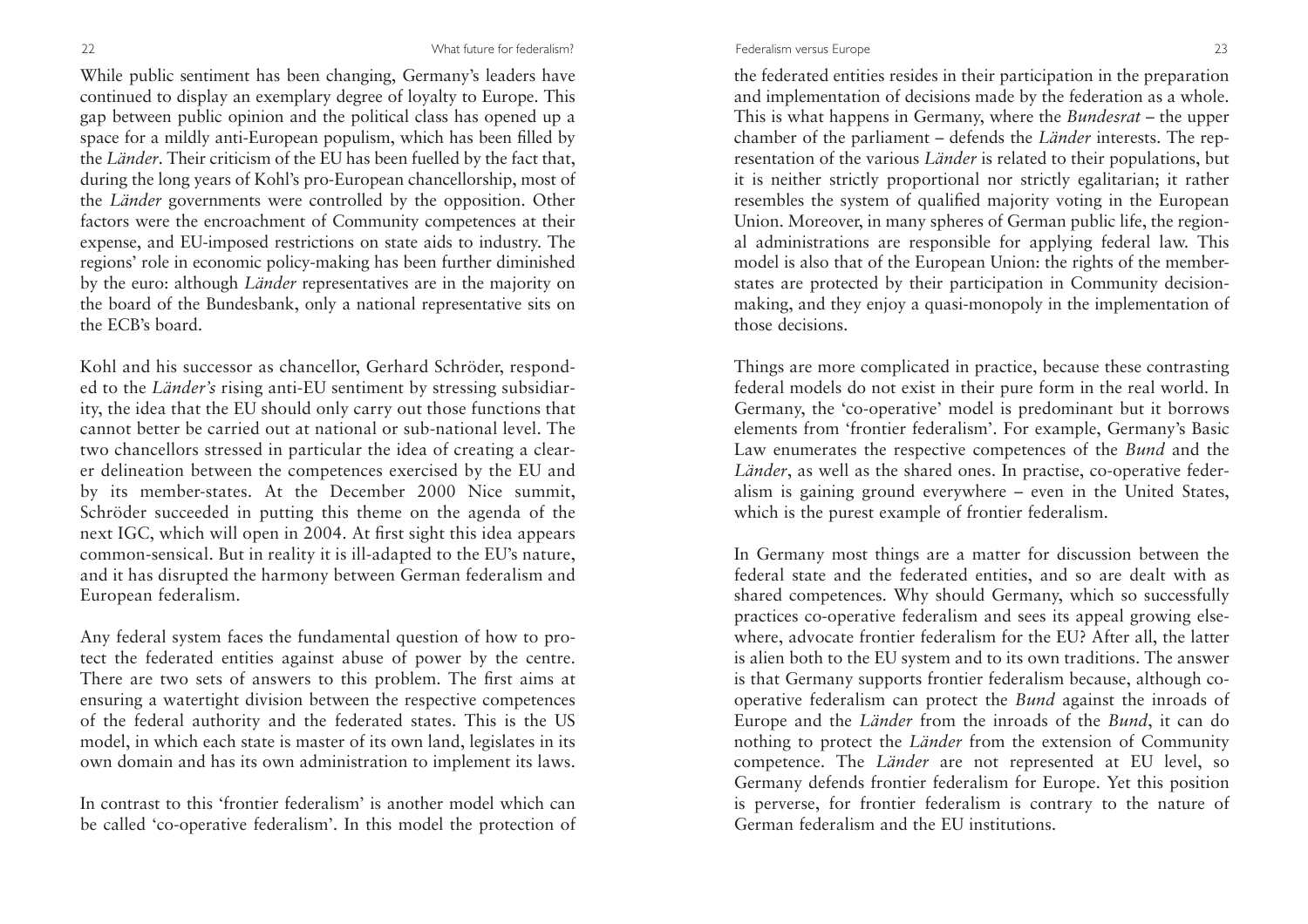From the Schäuble-Lamers paper to the Fischer speech, the need to clarify competences in the EU – and possibly even to return some powers to the member-states – has been a consistent theme in German contributions to the debate. This has been an essential aim of their respective calls for a 'quasi-constitution' for the EU. But the result has been an end to the historical continuity between the German federal model and European federalism. At the political level, demands for subsidiarity and a clearer definition of competences have led Germany, the historical fulcrum of the federalist camp, to ally itself with British and Nordic euroscepticism or with Gaullist-inspired populism.

In practice, any attempt to define the EU's competences along the lines of the Basic Law would be doomed to failure – or plunge the Community system into chaos. All the EU's competences are to some extent shared with the member-states – this applies even to the Common Agricultural Policy and to trade policy, which have historically been competences of the Communities, but for which the member-states retain vast responsibilities (including an exclusive implementation role). On the other hand, if one consider the member-states' 'natural' spheres of competence, they have decided that at least a minimal dose of EU involvement was desirable in all of them: in education the Erasmus programme of student exchanges,

*<sup>9</sup> This model – often called the 'Community method' – can be defined as the traditional decision-making system of the EU, in which the Commission has the sole right of initiative, some decisions are taken by qualified majority voting, and the Council of Ministers cannot modify a Commission proposal except by unanimity.*

in social affairs the protection of migrant workers at the outset and later the adoption of the social chapter, and in defence the current plans for the 'headline goal'.

European federalism is wholly co-operative and it functions by the involvement of member-states in almost all Community decisions, from the preparatory stages to implementation. The Community model is that of a joint exercise of shared competences.<sup>9</sup> These are expressed in terms of aims to be achieved, not spheres of powers to be delineated. This seamless web of competences no doubt requires a measure of clarification at the margins.

#### Implications for European businesses 25

But to try and resolve it by using frontier federalism is both pointless and fraught with danger. The growing distance which Germany feels between its federal model and that of the European Union has further weakened the federalist camp. The current obsession with the clarification of competences has led to constant background criticism of the Community model. This talk of clarifying competences is without end – for the problem has no solution – but has attracted widespread support, since nobody feels able to say anything against subsidiarity.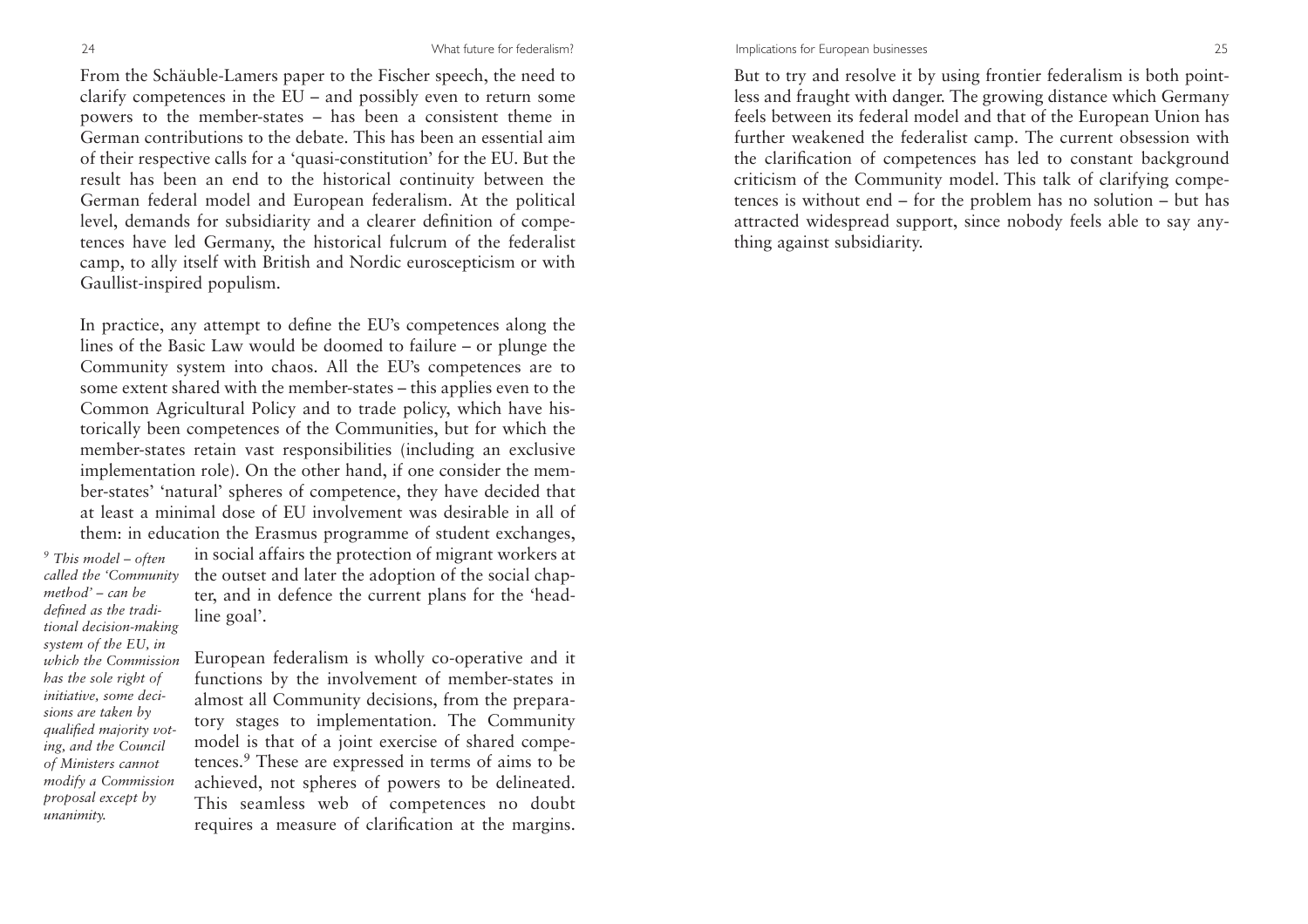# 5 The rise of inter-governmentalism

During the 1990s, the federal idea lost its way in the mythical 'federative effect of the euro' and in the illusory 'hard core'. In addition, the German aspiration to an impossible 'frontier federalism' at EU level profoundly weakened the federal idea. These circumstances are not the sole explanation of the rise of inter-governmentalism in the EU system in the 1990s – the Maastricht treaty was a major cause – but they contributed to it. The retreat of federalist ideas has allowed the Union to become increasingly inter-governmental, without much principled objection.

Today this imbalance manifests itself in many ways:

- $\star$  The decline in the capacity of the EU's two principal decisionmaking bodies, the Commission and the General Affairs Council (the foreign ministers), to arbitrate and give general orientations to the Union.
- $\star$  The consequent transfer of these arbitrating and orientating roles to the European Council, which makes a poor job of them. This is because of its inter-governmental mode of decision-making, its members' preoccupations with domestic policy, and the distraction of current events. Instead of considering major strategic issues, the European Council has ended up dealing with relative trivia, such as the security of maritime transport when a ship sinks, or with food safety when there is a new turn in the 'mad cow' crisis.
- $\star$  The Commission's loss of authority especially that of its president – which has been particularly damaging in the institutional debate. Since the departure of Jacques Delors, the Commission has been unable to play its unique and vital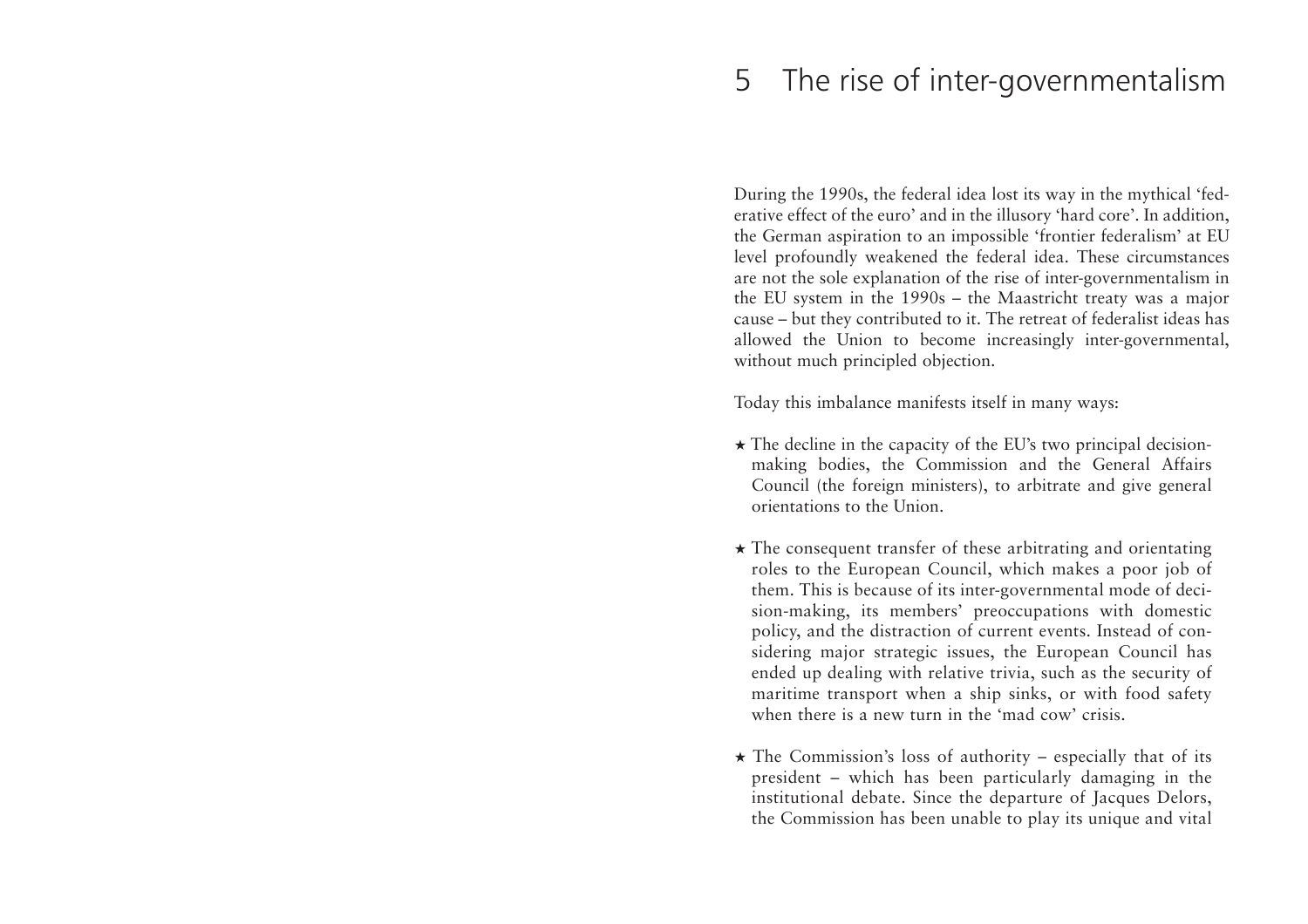#### The rise of inter-governmentalism 29

role of embodying Community principles and of speaking for the general interest of the Union.

- ★ The Common Foreign and Security Policy has lacked direction and substance, largely because of its disconnection with external Community instruments such as trade and aid.
- $\star$  The multiplication, in the internal security sphere and elsewhere, of Community procedures that operate *à la carte*. For instance, the Commission and the Court of Justice are present in justice and home affairs, but they play a diminished and variable role, which contributes to the fragmentation and the complexity of the system.

These developments have been made worse by the evolution of the institutional debate. It used to be dominated by the confrontation between the federal and inter-governmental camps. But this argument has been replaced by a British-inspired pragmatism, which trivialises the debate, and by a division between small and large member-states, which corrupts it.

Europe has become ideologically more British in the 1990s. The coming to power of John Major in 1990 ended a long period of UK isolation. The new prime minister was sympathetic to the EU, famously stating that the UK had to be "at the heart of Europe" and advocating a rapidly enlarged and highly differentiated European Union. The rise of Euroscepticism within the Conservative Party prevented Major from exercising the influence which his pro-EU shift and the attractiveness of his views (particularly in the candidate countries) should have ensured him. Major's successor Tony Blair has returned to these themes, promoting a greater degree of involvement in Europe, most spectacularly in his support for creating a European defence policy, which had long been staunchly opposed by the UK.

British pragmatism provided a conceptual framework for the decline of the Community system in the 1990s. The UK has insisted on the role of the member-states, but defended the Court of Justice and avoided any attack on the European Parliament. It has challenged any intrusion of the Commission into the EU's new spheres of action – foreign affairs and defence – but been less openly hostile to that institution than France. Blair's government has been open in principle to an extension of majority voting, notably for asylum and visas, and also at the European Council level for any subject which ministers vote on by QMV. But it remains staunchly opposed to QMV on tax harmonisation or CFSP. It has advocated the use of mechanisms of peer pressure and best practice. Yet these are the apotheosis of inter-governmental impotence: a wide variety of views are debated but there is no decision-making mechanism to reconcile them. The UK has thus appeared more European, while justifying by pragmatic reason the weakening of the *modèle communautaire* and the fragmentation of EU institutions which have afflicted post-Maastricht Europe.

At the same time, the division between large and small memberstates has replaced the federal/inter-governmental split in the institutional debate. The agenda of the two IGCs leading to Amsterdam and Nice – notably the re-weighting of votes in the Council and the composition of the Commission – were bound to cause a clash between the most populated member-states and the smallest ones. The large countries stressed demographic fairness, while the small defended existing rights and equality among member-states. But it is an aberration for this opposition to dominate the institutional debate, because differences of opinion about the fundamental nature of the Union and its institutions are normally equally divisive for all states, regardless of their size. In Amsterdam, the opposition between the two groups did not totally dominate the debates. At Nice, however, these divisions of opinion monopolised the discussion because the agenda focused on those subjects most likely to pit the two groups against one another, creating an unusually negative atmosphere.

This division between small and large countries is uniquely dangerous for the EU, because its smooth running depends on the repression of power relationships between member-states. Tensions between big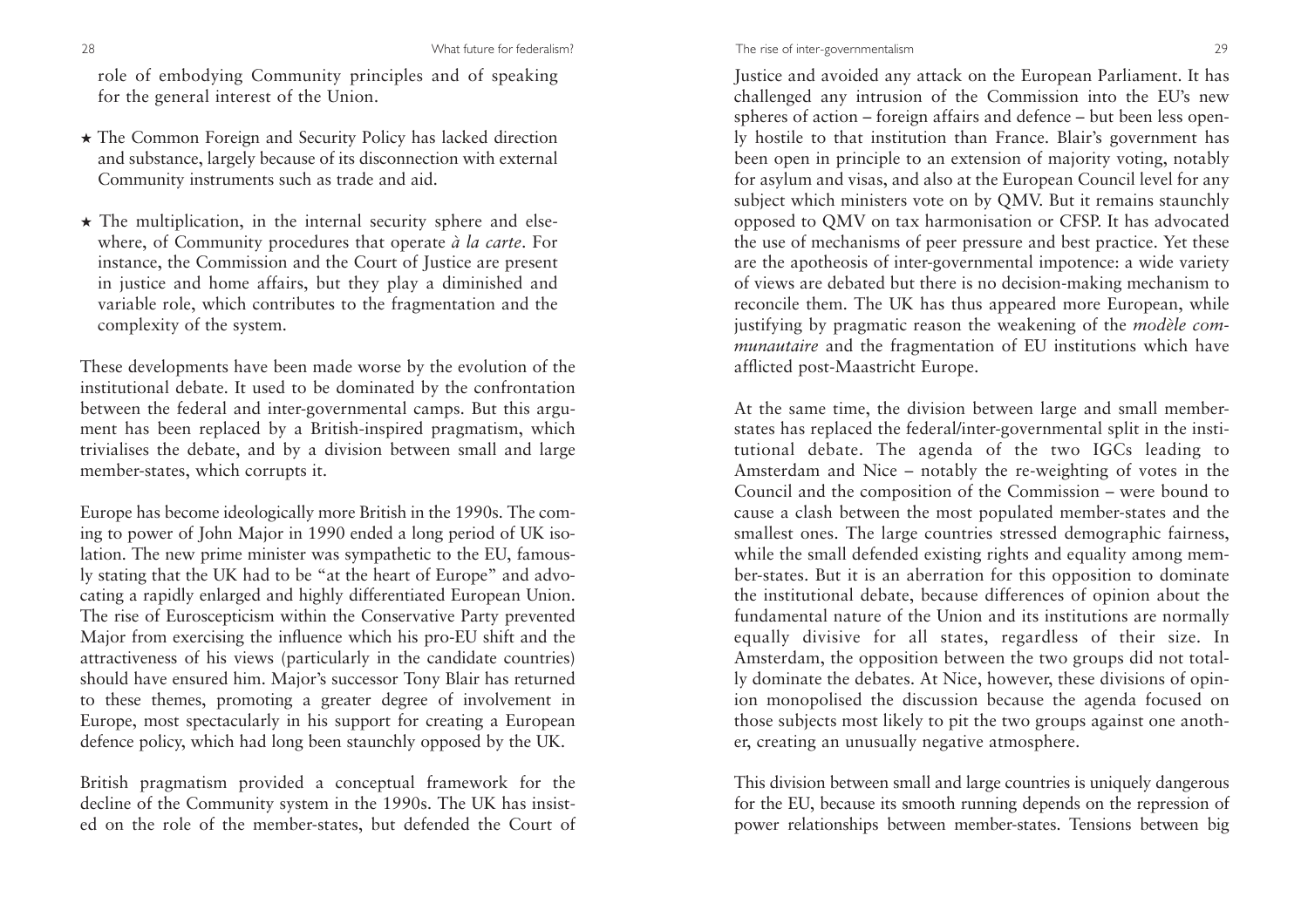and small are normally resolved, as at Nice, by an extra dose of intergovernmentalism. If the large countries explicitly raise the question of the respective weights of the member-states, they invite demands for equality which are likely to prove irresistible in a democratic society like the EU. France was the large state which was frank or unwise enough to plead most openly the cause of the large countries, and was opposed by the small countries with all their force. The result of Nice was a triumph of inter-governmentalism: equality now means one commissioner per member-state, the power for all governments to block decisions in the European Council, and everyone having the right to maintain unanimous voting in the spheres which they consider most sensitive. The small countries have thus – in some ways – tended to become anti-federalist, in a defensive reaction against the encroachments of large countries.

Among the big member-states, France and the UK have traditionally been anti-federalist, while Germany is having difficulty in reconciling its own national brand with the reality of European federalism. By itself, Italy cannot make the difference, so anti-federalism wins the day. Only a clear position from the large countries in favour of strengthening the role of the Commission and broadly extending QMV could end the paralysing and psychologically destructive battle between small and large countries. But the domestic politics of the large member-states have not allowed this outcome. Above all, they no longer see the necessity, after ten years of a slow erosion of federal aspirations and the silent victory of inter-governmentalism.

# 6 Towards a federation of states

All the way from Maastricht to Nice and beyond, there has been a failure to think through properly what Europe should be, namely a federation of states. Such an effort would serve two purposes:

- $\star$  Forging a new unity in the integrationist camp, which has the natural support of a majority of the member-states, in the face of the traditional hostility to genuine institutional deepening from the UK, Sweden and Denmark.
- ★ Guiding the reform process, especially the delicate task of adjusting the institutional balance between EU institutions and among member-states.

As a result of this failure, those in favour of deepening the institutions are now divided into large and small countries. The Nice treaty mends a bit here and complicates another bit there, leaving the Union without the clarification it needs.

Why has the concept of a 'federation of member-states' not succeeded in providing an intellectual and political foundation for reforming the EU's institutions? This concept would appear to be, on the face of it, an ideal synthesis between inter-governmentalism and federalism, just as it is between the French and German visions of Europe. From start to finish, the European system of decision-making revolves around the member-states. Nothing happens in the EU that is not prepared, approved and implemented by them. At the same time, the Union is federal in nature: the Commission's prerogative to propose and to sanction, plus majority voting, the authority of Community law, and the role of the Parliament and the Court of Justice, have created a political and legal sphere which is superior to that of the member-states and whose decisions are binding on them.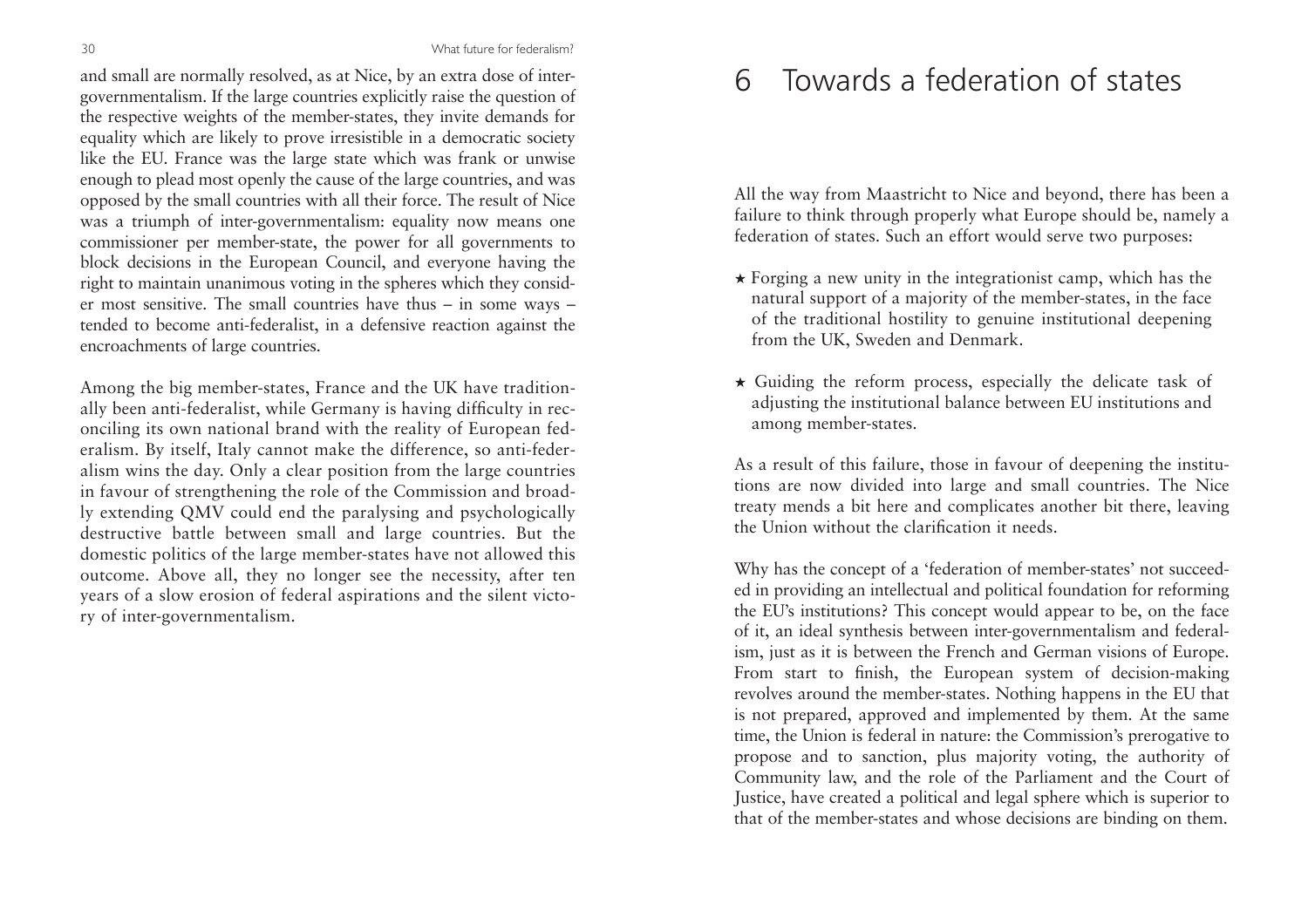Towards a federation of states 33

But these elements which characterise the European federal order are not those of a federal state in the making. Two critical elements are lacking. First, there is no voting system which would enable the expression of a general European will. Second, in the European system, the federal level is not allowed to define its sphere of competence without the unanimous consent of the member-states. As a result, the EU is not a sovereign entity: politically, it does not proceed from a distinct polity of European citizens; legally, it cannot define its own competences. From both points of view, the legitimate source of European power resides in the consent of the member-states.

While the concept of a federation of states reflects this inescapable reality, it has not realised its unifying potential. The first reason is semantic: the knee-jerk abhorrence which the word 'federal' continues to arouse in countries like France and Britain. Jacques Chirac first referred to 'the united Europe of states' in a transparent attempt to reformulate Jacques Delors' phrase while avoiding the dreaded word, before eventually endorsing the *'fédération d'Etats'*. Joschka Fischer, aware of these semantic problems, explained in his Humboldt speech that "we looked for a neutral word in German in <sup>p</sup>lace of 'federation'. But translated into French and English, it's still 'federation'; so we are resigned to it." But there is more to it than vocabulary: the key word in the federation of states is 'federation' and not 'states'. The term 'federation' takes us right to that unknown quantity, the 'unidentified political object' referred to by Jacques Delors.

The federation of states expresses the originality of the European institutional model and rules out the two notions which used to be at the centre of the institutional discussion: the confederation of member-states, subject only to inter-governmental self-discipline, and the federal state in the making with its lower house of the European Parliament, its Commission-government and its Council as an upper house of member-states. However, the federation of states resolves nothing on its own: it only helps one to avoid those two dead-ends and defines the field for reflection.

In between these two extreme views there are numerous possible options. One consists of evaluating the existing system by comparing it with an ideal federal model, and trying to force it to become closer to that model. The second consists of conceptualising what exists by examining the current workings of the EU as a kind of *sui generis* federalism – the end-product of the treaties and decades of practice – which has to be rationalised and deepened. The first of these options may well lead to proposals that are too remote from the existing institutions to be efficient. The second may provide the conceptual basis for a genuine reform of the European institutions, as long as the federal nature of the existing institutions is not denied but expressly acknowledged.

In his Humboldt speech, Joschka Fischer argued in favour of breaking with the existing EU 'confederation' and with the Monnet method, which worked at the outset but "has been of only limited utility for the political integration and the democratisation of Europe". The aim, according to Fischer, should be a "European constitution" which will embody three reforms: settling the problem of democracy, the redistribution of power between the institutions, and the redefinition of competences between the member-states and EU levels. The federal model to which Fischer referred is not the traditional German one – still to be found in the Schäuble-Lamers paper – which identifies Europe's institutions with those of a federal state in the making. Rather, the role of the government in the EU could be filled either by the European Council or by the Commission, and there could be space for a second chamber in the European Parliament to represent the member-states' parliaments.

These last two proposals are noteworthy, not for their content, but for the change in method which they represent. Fischer deliberately breaks with previous German thinking, which referred to an ideal model of federalism (more or less identical to German federalism) to be transposed to EU level. He admits that the EU is *sui generis* and, in a gesture towards his partners – the French in particular – considers options that were previously alien to the German conception of Europe: a house of national parliamentarians, the European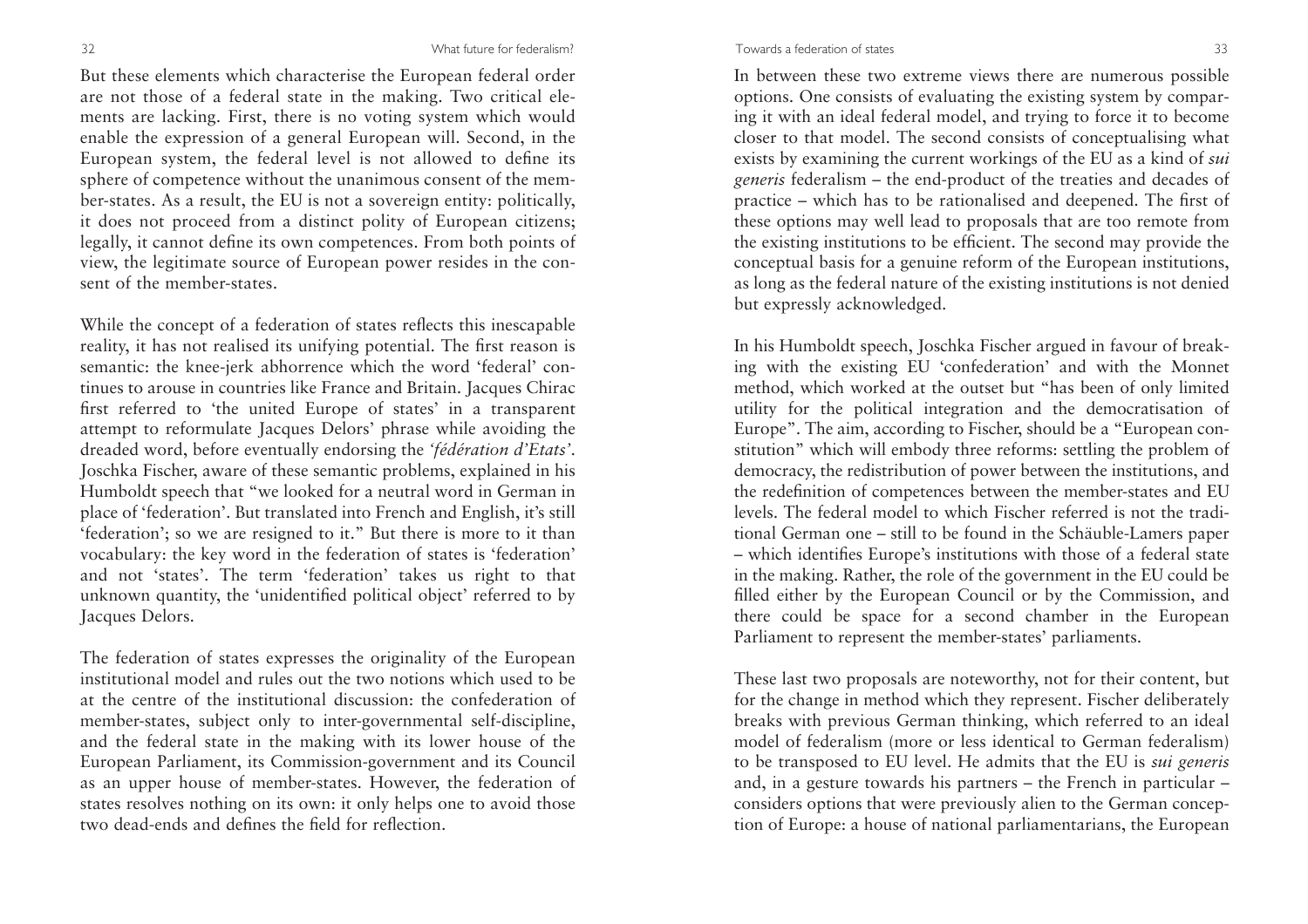#### Towards a federation of states 35

34 What future for federalism?

Council as government of the Union, and even an elected president of the Commission. This evolution in methods leads to the possibility of a more open and realistic consideration of the nature of the European system, which is undoubtedly why France responded positively to Fischer's speech.

But Fischer has not drawn all the conclusions implied by this change in method. He is still looking for a 'government' in the EU system, and he still wants a clear-cut division of competences between the federal and national levels. He disparages the Monnet method which has inspired the development of the EU's current institutions. Only a deeper understanding of the original nature of European federalism can allow the institutional debate to move forward. Hopeless longings for a model which is still based largely on the federal state will not help. The final outcome of the change in method initiated by Fischer should be to view the current institutions of the EU as an original type of co-operative federalism, to highlight the functions they fulfil, and to search for ways of making them work better.

The Community decision-making model is based on the interaction between a form of representation of the common interest – the Commission – and the member-states represented within the Council. Neither has any realistic prospect of becoming the EU 'government', but together they can carry out the equivalent of the governmental function in a state system.

How can the efficiency of this 'team leadership' be improved? How can the interaction between common interest and national representatives be reconstituted at the level of the European Council? How can we avoid it becoming an appeal court for the Council of Ministers – and an inefficient one at that? Should it be chaired by the president of the Commission? How can the efficiency and the authority of the Commission be restored as the most original and vital element of the system? How to achieve a balance between the legitimacy conferred on it by the member-states in appointing commissioners, and that resulting from the investiture and possible

censure of the Commission by the Parliament? To what extent should the powers and political profile of its president be reinforced? The president's profile must not be that of the leader of a 'European government', but the Commission cannot remain as weak as it is at present without damaging the institutional balance.

Since the implementation of the single market, the chief activities of the Union have evolved. It has shifted from the production of formal norms which are then implemented by the member-states, to the implementation of policies shaped concurrently by the Union and its members (such as foreign policy, or economic and monetary union). The Community system is well adapted to norm-creating activities, but can it evolve into a suitable international actor, able to produce policies rather than norms? How should the Union and member-states share responsibilities for the implementation of these new policies?

These questions and many similar ones should be the real matter for the European institutional debate, rather than arguments over whether the Commission or the European Council should embody the 'government' of the future European federation. Neither will, nor should. What is needed is a deepening of the Community method and its adaptation to the demands of an enlarged Union and new tasks. At the end of the day, the Europeans should not eschew the federal/inter-governmental debate. At the same time, they should try and save the original federal bond which still exists after 50 years, and which the decline in Community spirit, the inter-governmental drift, and complacency in face of the enlargement have weakened over the past ten years. Europe's leaders do not need to invent a European federation, but they should return to the sources of Community federalism, and adapt them to the realities of today.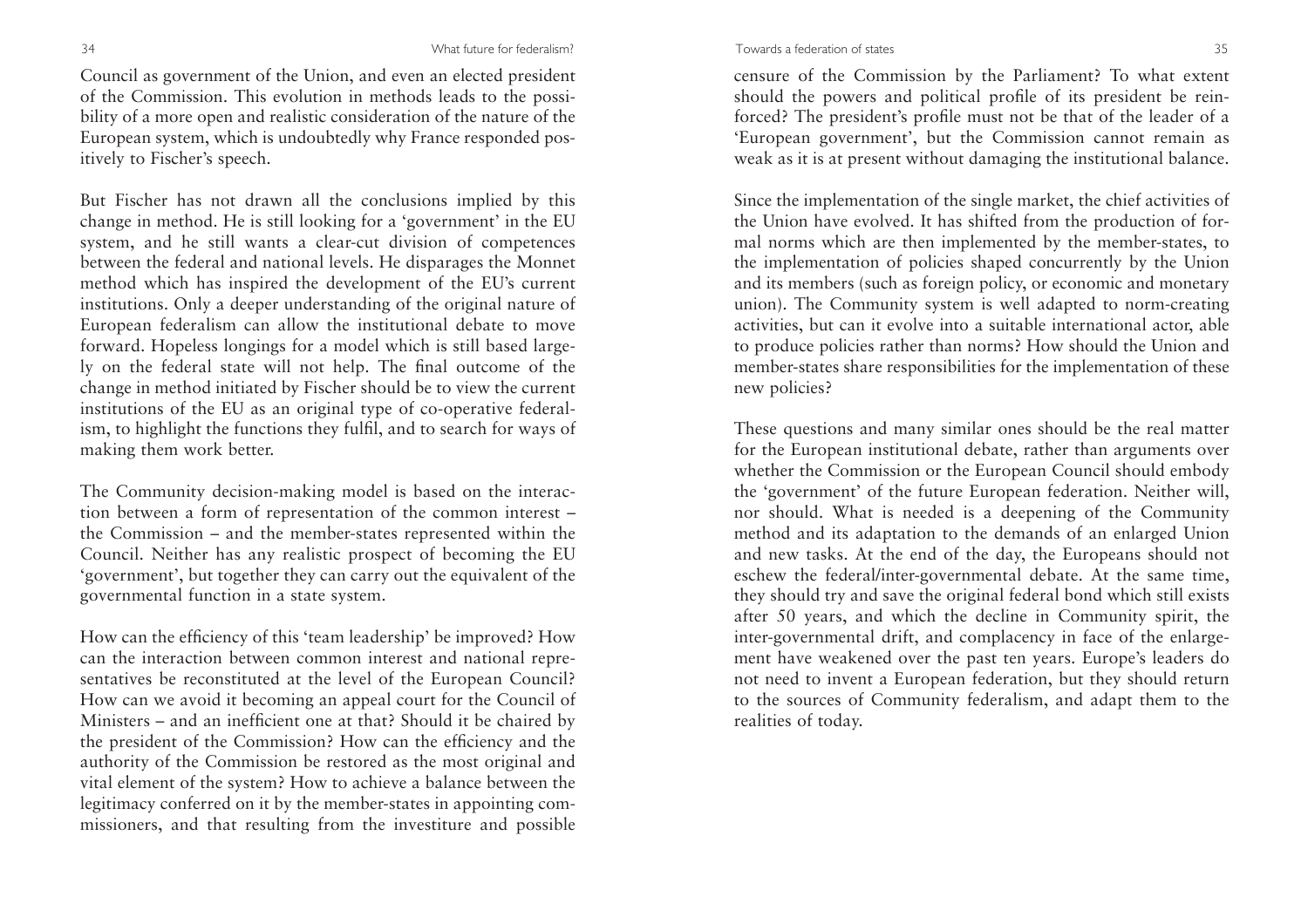# 7 Is the Convention Europe's last hope?

For all their mistakes and lack of ambition since the early 1990s, Europe's leaders seem – at long last – to be taking a more constructive and realistic approach to the issue of European institutions. After the embarrassment of the Nice summit, they appear to have realised that their performance was failing to produce the kind of institutional reforms that Europe needs. So at the Laeken summit in December 2001, the European Council decided to pursue a new method for bringing about reform, that of the Convention.

Beginning its work in March 2002 under the chairmanship of former French president Valéry Giscard d'Estaing, the Convention brings together representatives of governments, the Commission, the European Parliament and national parliaments. There are delegates from the 13 candidates countries as well as the 15 existing members. The Convention is a qualitatively different process from any other that has previously dealt with institutional reform. In contrast to the IGCs, the Convention allows a genuinely open debate, which member-states cannot control. As of now, nobody can foretell its conclusions.

The Convention has a mandate to tackle broad questions, including:

- ★ How is the division of competences between the Union and the member-states to be organised?
- ★ How can the respective tasks of the European institutions be better defined?
- ★ How can the coherence and efficiency of the Union's external action be improved?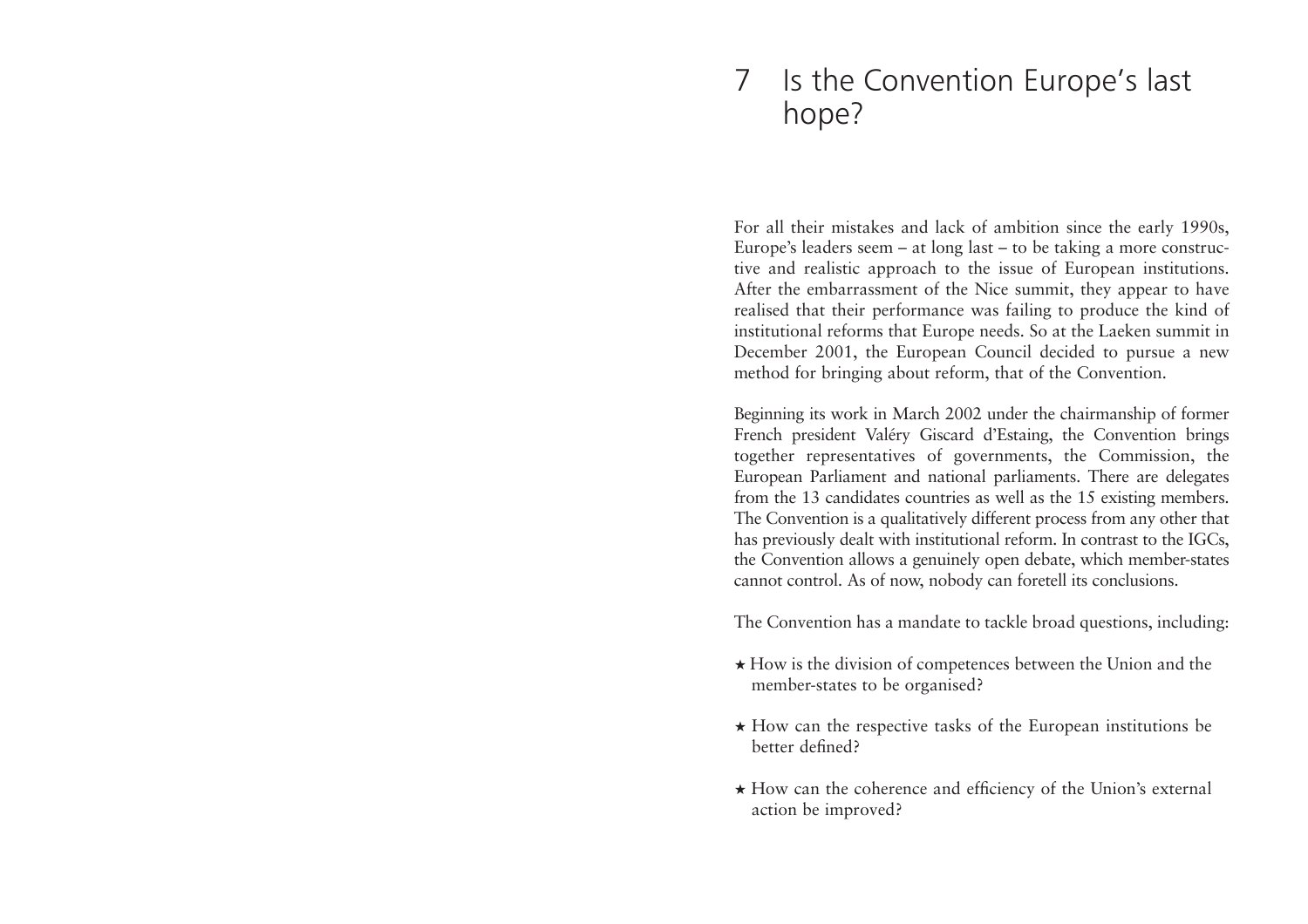Is the Convention Europe's last hope? 39

#### $\star$  How can the Union's democratic legitimacy be strengthened?

The Convention is expected to reach its conclusions by the summer of 2003 and to forward them to the European Council. What the Convention produces will certainly serve as the basis for the IGC that is due to begin in 2004. And it is likely that the Convention's report will make an impact on the results of that IGC. Because many of the participants in the Convention are politicians who are firmly rooted in their national political systems, it will be very hard for EU governments to dissociate themselves from its substantive conclusion.

Up until the summer of 2002, the Convention has been involved in a preliminary phase of brainstorming. Neither its agenda nor its working methods are pointing towards definite conclusions. But, encouragingly, it seems to be operating in the practical middle ground, where the EU institutional debate should belong. It has so far avoided both abstract debates on the nature of the Union, and the minute tinkering with existing treaty provisions which plagued the Amsterdam and Nice IGCs.

Giscard d'Estaing summed up the general trend of the debate in July 2002.10 The Convention is not calling for internal Community competences to be increased, but it does want external policies to be made more effective. As Giscard observes**,** the Convention seems more concerned with the clarity, efficiency and legitimacy of EU activities than with achieving a dernière chance de quantum leap in integration. The Convention may also distinguish, within the EU treaties, those parts which are concerned with the competences and workings of EU institutions from the more detailed *<sup>10</sup> 'La convention, l'Europe', Le Monde, 23r<sup>d</sup> July 2002.*

provisions. It will probably try to consolidate the former into some form of 'constitutional treaty'.

The Convention will think of ways of giving the EU a more credible and effective leadership, although the specifics remain unclear. The idea of the European Council appointing an 'EU president' as a fulltime leader has won support from some big-country leaders, including Jacques Chirac, Tony Blair and Jose María Aznar, in addition to Giscard himself and Giuliano Amato, one of the deputy chairmen of the Convention. The fact that such a proposition is on the table reflects the decline in authority of the Commission, and the progress of inter-governmentalist attitudes over the past decade. However, the smaller countries remain hostile to the idea, fearing that it would weaken the Commission. As a result, the Convention may not endorse the idea of an EU president, based in the Council.

This argument about EU presidents has revived the dreaded divide between small and large countries, as well as that between federalists and inter-governmentalists. The former in both groups favour the Commission as the natural leader of Europe's external policies, and the latter the European Council, or some personality emanating from it. In order for Giscard to prevent the re-emergence of these fault lines, he will require more than his undeniable intellectual authority and manipulative talents. There will need to be much clear thinking about the existing EU institutions, the acknowledgement of their federal character, albeit an original one, and an attempt to try and improve them rather than fundamentally alter their balance.

There are some hopeful signs, even if they are not all obvious. Some will doubtless regard the Convention as yet another instance of the progressive withering of the federalist idea that has been evident since the early 1990s. The general trend of the debate has so far seen the federalists on the defensive and the inter-governmentalists taking the initiative, as with their idea of a European Council president. The only contribution with a clear federalist undertone, that which Romano Prodi tabled on behalf of the Commission in May, advocated the communitisation of foreign policy (but not of defence): the Commission would gain an exclusive right of initiative, and QMV would become the rule. But the Prodi proposal met with a very cool reception, including from some within the Commission.

Furthermore, the Convention's debates have focused more on streamlining than on expanding EU competences, and on protecting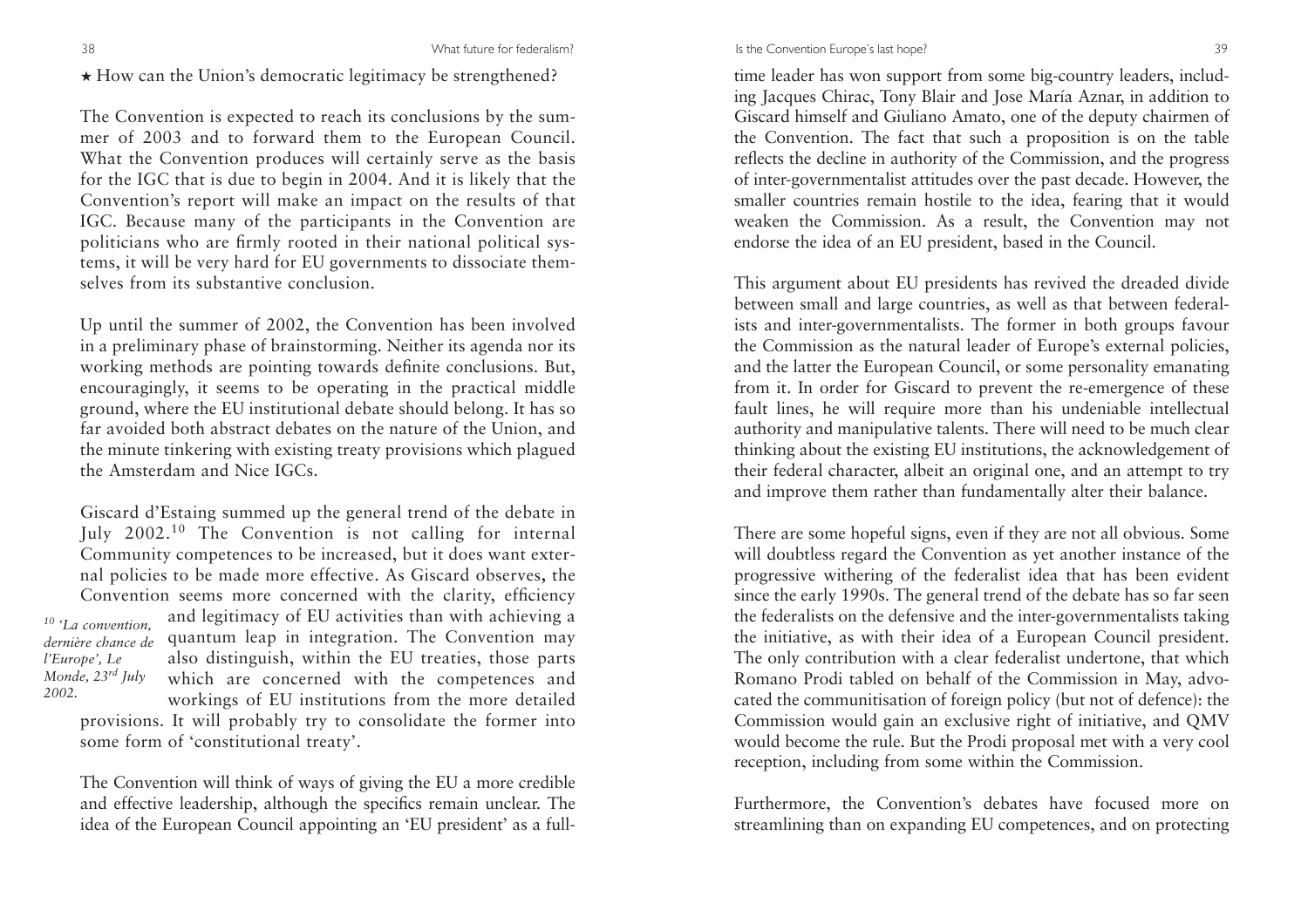Is the Convention Europe's last hope? 41

the member-states (and their regions) from the encroachment of Community law and institutions. Examples include the proposal to give a firmer legal basis for the enforcement of the subsidiarity principle; the idea of an article stating that competences not expressly <sup>g</sup>iven to the Union would be reserved to the member-states; and the

*<sup>11</sup> This article allows the EU to act in new fields, in the furtherance of its policies, so long as the member-states give their unanimous approval.*

suggestion that Article 308 (formerly Article 235 of the EC Treaty), which is widely (and incorrectly) seen by Eurosceptics as an instrument for extending EU competences by stealth, should be revised.<sup>11</sup>

The history of European integration, however, is full of surprises, and the Convention may yet prove to be another example. The irony is that the Convention – whose agenda is distant from and in someways a reac-

tion to the traditional European federalist creed – is nevertheless a uniquely independent and potentially integrative process. The member-states do not control the Convention. There are hopeful signs among the delegates of the emergence of a collective spirit of dedication to their constitutional task, and even of loyalty to the values of Europe *communautaire*.

Even the representatives of the future EU members seem to have been touched by this spirit. They have blended quite harmoniously with the group of current members. They are not very keen on the idea of a European Council president, seeing an inter-governmental Europe as one that would be dominated by the big countries. And they instinctively tend to support the Commission, believing that it is their friend and protector against the big countries.

It is perhaps wishful thinking of Giscard d'Estaing to compare this spirit to that which manifested itself at the Constitutional Convention in Philadelphia in 1787, or within the French constituent assembly of 1789, as he did in his article in *Le Monde* in July 2002. But while that comparison may be exaggerated, it nevertheless reflects the fact that the Convention members are an independent group, enjoying a broad legitimacy, and that no one – and least of all European governments – can tell them what direction they should go in. Thus, while in one sense federalism may appear to have departed through the Convention's door, it may be coming back through the window.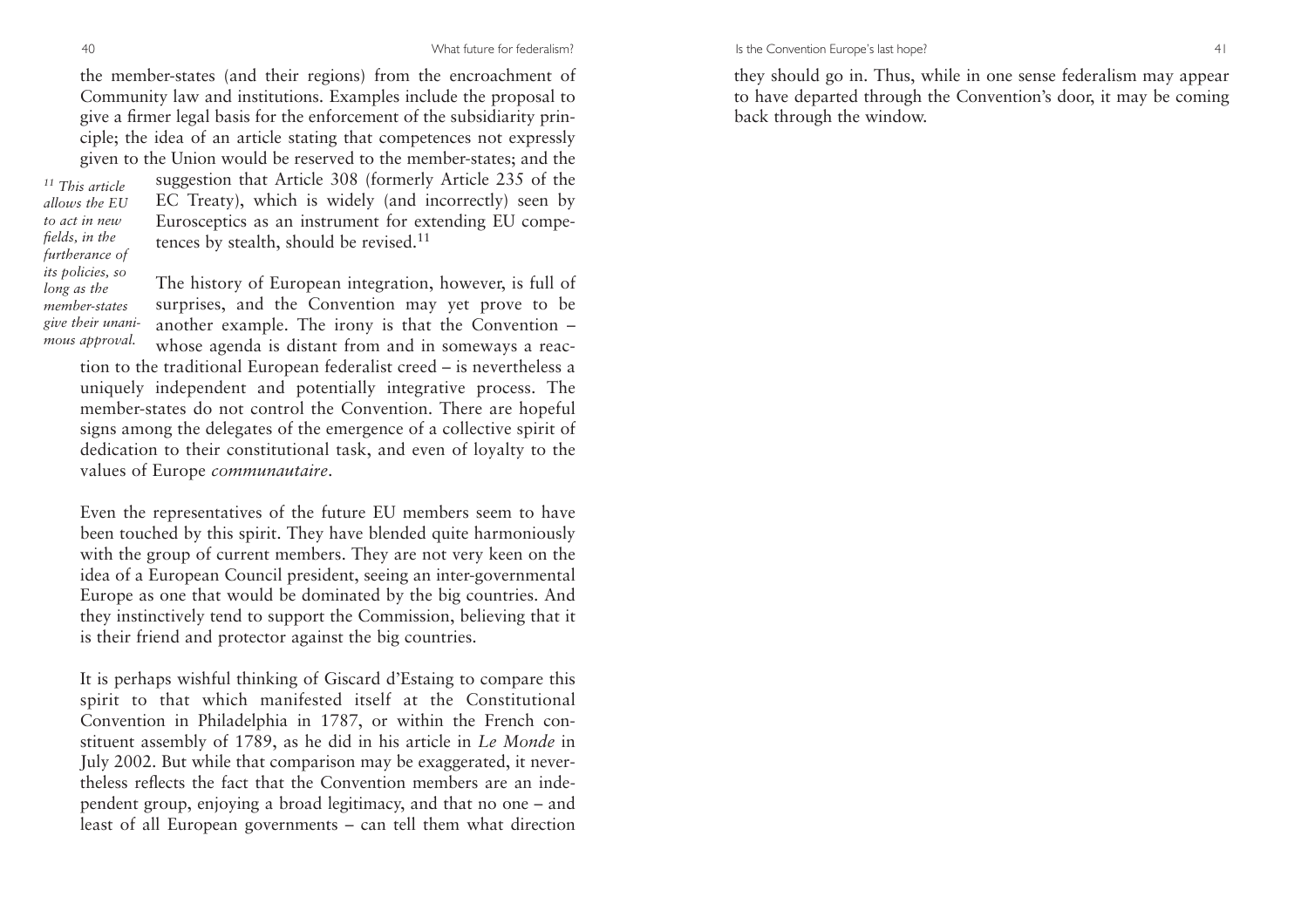# 8 Conclusion

If the Convention manages to deal with the EU's institutional problems in a constructive manner, as suggested above, the question of a European constitution should become of secondary importance – more a problem of vocabulary than of substance. The word 'constitution' suggests a qualitative leap in integration, even a change in the nature of European integration. But the deep-

ening and renovation of the Community method does not require such a move. Jean-Claude Piris (Director-General of the Legal Service of the Council of the European Union) has set out the *Constitution? Does it* arguments against the elaboration of a constitution for the European Union, convincingly and in depth.12 A constitution could be either a treaty

*<sup>12</sup> Jean-Claude Piris, 'Does the European Union have a need one?', lecture <sup>g</sup>iven to Harvard Law School, May 3r<sup>d</sup> 1999.* 

signed by national governments, under another name, or else it could emanate from a constituent authority that was distinct from the unanimity of member-states. Its purpose would then be to express a European sovereignty, but that is in reality non-existent. In the first hypothesis, which appears to be one the Convention is likely to follow, a 'constitutional treaty' would appear to serve little purpose. The second hypothesis would be a utopia.

There is no easy way out of the European institutional debate. The only way to advance is to think about what exists; to think of the EU as a novel federal system; to understand the checks and balances it incorporates and to transpose them into its new spheres of activity; to correct the drift provoked by ten years of rising inter-governmentalism; and to protect against the further drift which enlargement could cause.

The conditions for this approach are not fully met at present because the balance of power between the proponents of a Europe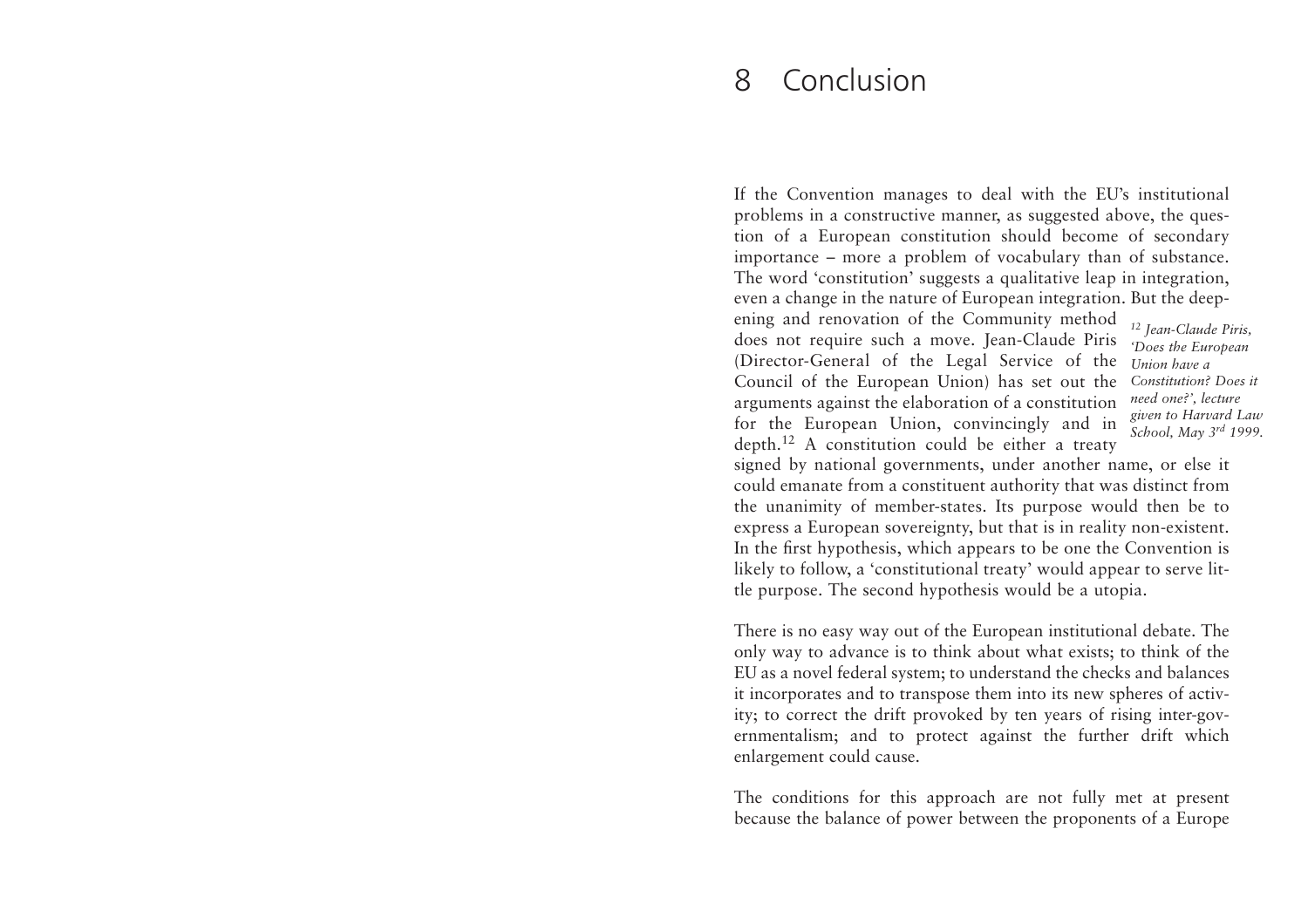#### 44 What future for federalism?

of member-states and those in favour of a federal Europe has deteriorated over the past ten years. Ambiguous, out of touch with the reality of the EU, and often the source of somewhat impractical <sup>p</sup>lans, the federalist inspiration is nevertheless the driving force behind the European venture. Without it, the Union would be just an international organisation like any other. Whether one believes in it or not, federalism is essential for the construction of Europe.

We should hope that the limits of the inter-governmental method – more obvious than ever in the wake of Nice – produce a recovery of the federal camp and, above all, a reorientation of the energies within it. The federalists should flee from visions of the future, constitutions and treaties within treaties. They should abandon the illusion that the euro or the hard core will silently come to the rescue of the federal cause. They should instead return to the sphere of real policy, where federalists can squarely confront their opponents on defending and reforming the Community system. The Convention presents them in this respect with what may be their last chance, to quote from the title of Giscard d'Estaing's article cited above.

In the fable of *Le laboureur et ses enfants*, (The Poughman and his Sons) by La Fontaine, the dying ploughman confides to his children that a treasure is buried in a field. Having ploughed the field in search of the treasure, to no effect, the children go back to their father, who reveals the true nature of the treasure to be found in the field. Their hard work has left it ready to be sown, from which they may expect real and well-deserved wealth.

So too in Europe, federalism is digging in vain in search of a non-existent treasure – the European federation of tomorrow – while its real wealth lies in the federal compost of the founding treaties and the Community method. But as in the fable, it is the illusion of the treasure that stimulates the real effort which produces the wealth. We cannot demand that European federalism abandon its dreams, but we can ask it to reinvigorate the institutional debate in explicit opposition to the centrifugal forces which threaten Europe.

★



**Recent publications**

- ★ **Business in the Balkans: The case for cross-border co-operation** *Liz Barrett (July 2002)*
- ★ **The Barcelona Scorecard: The status of economic reform in the enlarging EU** *Edward Bannerman (May 2002***)**
- ★ **Learning from Europe: Lessons in education** *Nick Clegg MEP and Dr Richard Grayson (May 2002)*
- ★ **The future of EU competition policy** *Edward Bannerman (February 2002)*
- ★ **Germany and Britain: An alliance of necessity** *Heather Grabbe and Wolfgang Münchau (February 2002)*
- ★ **Shaping a credible EU foreign policy** *Steven Everts (February 2002)*
- ★ **Constructive duplication: Reducing EU reliance on US military assets** *Kori Schake (January 2002)*
- ★ **Europe after September 11th** *Edward Bannerman, Steven Everts, Heather Grabbe, Charles Grant and Alasdair Murray (December 2001)*
- ★ **Profiting from EU enlargement** *Heather Grabbe (June 2001)*
- ★ **Unwritten rules: How Russia really works** *Alena Ledeneva (May 2001)*